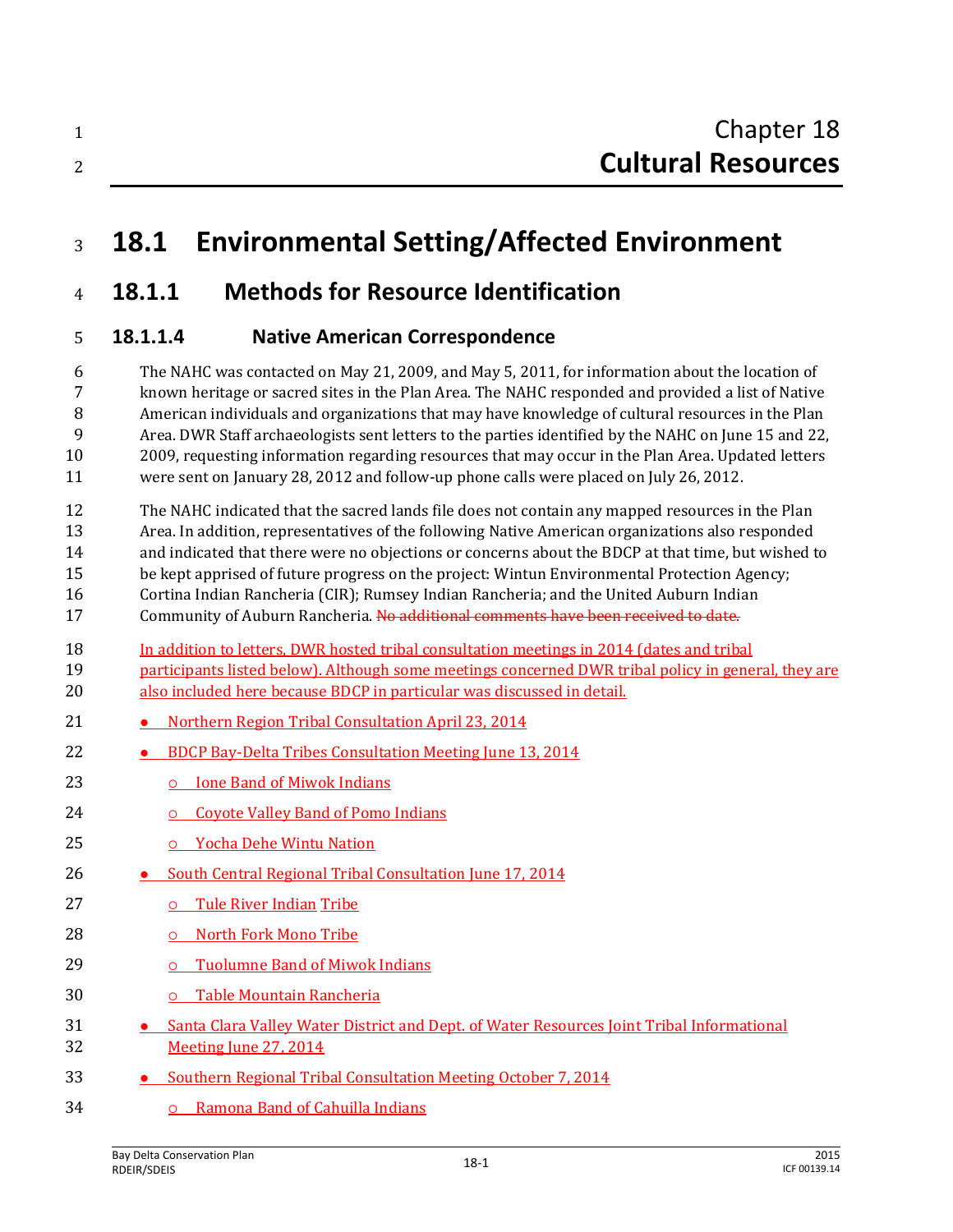| 1  | <b>Viejas Band of Mission Indians</b><br>$\circ$                                         |
|----|------------------------------------------------------------------------------------------|
| 2  | Luiseño Indians                                                                          |
| 3  | Soboba Band of Luiseño Indians                                                           |
| 4  | <b>Colorado River Indian Tribes</b><br>Ω                                                 |
| 5  | <b>Pauma Band of Mission Indians</b>                                                     |
| 6  | <b>Morongo Band of Mission Indians</b><br>O                                              |
|    | Mesa Grande Band of Mission Indians                                                      |
| 8  | <b>Rincon Band of Mission Indians</b><br>O                                               |
| 9  | La Jolla Band of Mission Indians<br>O                                                    |
| 10 | <b>Fort Mojave Indian Tribe</b><br>O                                                     |
| 11 | December 10, 2014 – Informational Meeting on the Proposed BDCP for the California Tribal |

Community

#### **18.1.1.5 Interested Parties and Local Agency Correspondence**

 DWR sent letters to 23 potentially interested parties, including local historical societies, local ethnic history groups, and local agencies on March 11, 2015. The letter briefly described the project and requested that the recipient groups or agencies provide input about historic resources they may be aware of that may not have been included in the survey due to access issues or otherwise not captured in the survey. The letter also asked if they were interested in participating in the development of a programmatic agreement (PA), pursuant to section 106 36 Code of Federal Regulations part 800.14(b) of the National Historic Preservation Act (NHPA) that will be prepared 21 for the conveyance facility and its components, with the United States Army Corps of Engineers (USACE) as lead federal agency. A PA is being prepared between the USACE, California State Historic Preservation Officer (SHPO), DWR, and may include Native American Tribes and other interested 24 parties and local agencies who chose to participate. The Yolo County Historical Society could not be 25 reached. The following are the recipients of the letter, which included exhibits showing the general alignment of each alternative:

- **Sacramento River Delta Historical Society**
- 28 San Joaquin County Historical Society
- **Sacramento County Historical Society**
- **Center for Sacramento History**
- **•** Isleton-Brannan-Andrus Historical Society
- 32 West Sacramento Historical Society
- **Sacramento-Delta Chapter of Filipino American National Historical Society**
- **Chinese American Council of Sacramento**
- **•** Japanese American Citizens League, Florin Chapter
- Portuguese Historical and Cultural Society
- **East Contra Costa Historical Society and Museum**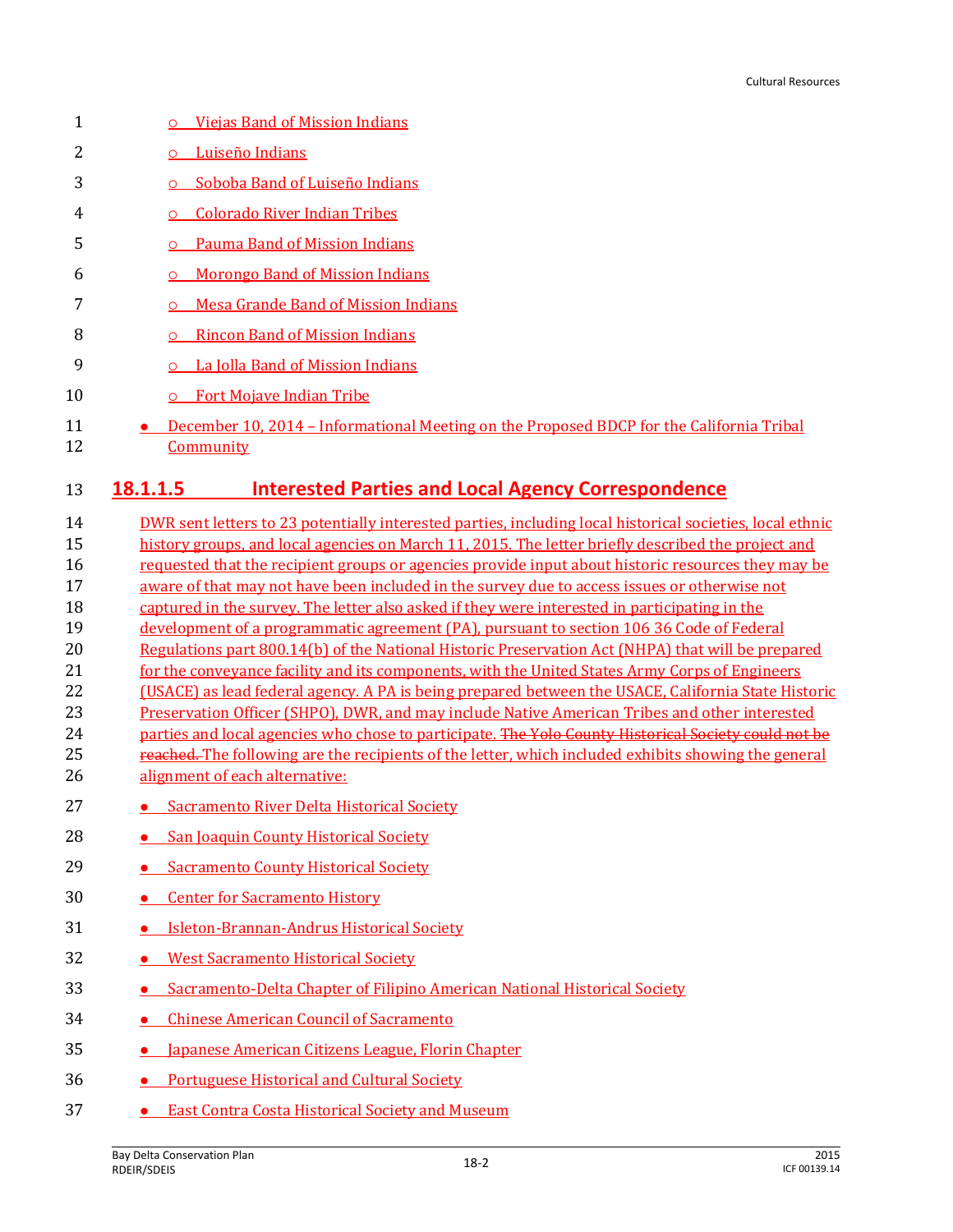| 1        | <b>Locke Foundation</b>                                                                               |
|----------|-------------------------------------------------------------------------------------------------------|
| 2        | • Dai Loy Museum                                                                                      |
| 3        | <b>Rio Vista Museum</b>                                                                               |
| 4        | • Solano County Historical Society                                                                    |
| 5        | <b>Contra Costa Historical Society</b>                                                                |
| 6        | <b>California Historical Society</b>                                                                  |
|          | <b>Contra Costa County Community Development Department</b>                                           |
| 8        | <b>Solano County Department of Resource Management, Planning Department</b>                           |
| 9        | <b>Yolo County Department of Public Works, and Environmental Services</b>                             |
| 10       | Sacramento County Community Development Department, Planning and Environmental Review                 |
| 11       | <b>Alameda County Community Development Agency</b>                                                    |
| 12<br>13 | San Joaquin County Community Development Department, Planning/Development Services<br><b>Division</b> |
| 14       | The Yolo County Historical Society could not be reached. No responses have been received to date.     |

# <sup>15</sup> **18.2 Regulatory Setting**

# <sup>16</sup> **18.2.1 Federal Plans, Policies, and Regulations**

## 17 **18.2.1.3 Compliance with Section 106 of the National Historic**  18 **Preservation Act for the BDCP**

 Section 106 review will be performed for relevant federal actions that qualify as undertakings and that are necessary to implement the BDCP. Phased identification and evaluation of cultural resources will be completed as authorized by 36 CFR 800.4(b)(2) and 36 CFR 800.14(b)(1). The phased completion of these steps will be accomplished by a programmatic agreement (PA) covering 23 federal agency responsibilities under the NHPA. This PA will require Reclamation- and USACE, 24 USFWS and NMFS to complete the management steps required under Section 106 for all future undertakings necessary to implement the BDCP. For each undertaking the agencies shall:

- 26 Identify the area in which historic properties may be affected.
- 27 **•** Complete an inventory for historic properties.
- 28 Evaluate identified resources to determine if they are historic properties.
- 29 Determine if the undertaking will adversely affect those properties.
- 30 Resolve adverse effects.

31 These steps will be completed in consultation with the SHPO and Indian Tribes, the ACHP, and other 32 interested parties that choose to participate in the Section 106 process.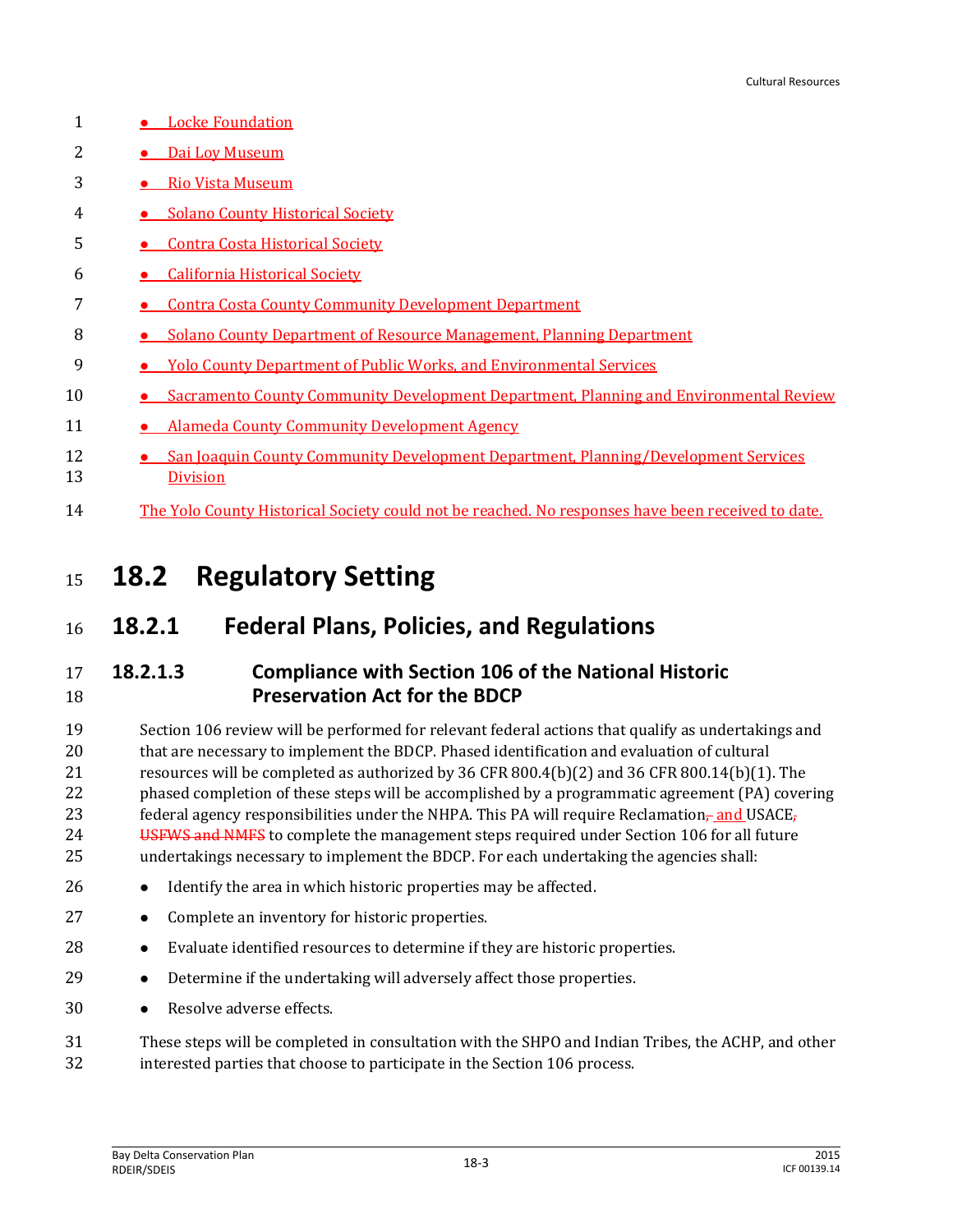A PA is currently in development and the USACE will be the lead. The PA identifies the major projects related to the proposed project and will include the water conveyance system and its components.

### **18.2.1.4 Native American Graves Protection and Repatriation Act**

 The Native American Graves Protection and Repatriation Act (NAGPRA) provides a process for federal agencies to determine custody of Native American cultural items to lineal descendants and culturally affiliated Indian tribes. NAGPRA defines the ownership of Native American human remains and funerary materials excavated on lands owned or controlled by the federal government. NAGPRA establishes a hierarchy of ownership rights for Native American remains identified on 10 these lands (25 USC Section 3002[a]):

- 11 Where the lineal descendants can be found, the lineal descendants own the remains.
- **Where the lineal descendants cannot be found, the remains belong to the Indian tribe or Native** Hawaiian organization on whose land the remains were found.
- **If the remains are discovered on other lands owned or controlled by the federal government and**  the lineal descendants cannot be determined, the remains belong to the Indian tribe or Native Hawaiian organization that is culturally affiliated with the remains, or the tribe that aboriginally occupied the land where the remains were discovered.
- Under NAGPRA intentional excavation of Native American human remains on lands owned or controlled by the federal government may occur (25 USC Section 3002[c]) only under the following circumstances.
- 21 With a permit issued under the Archaeological Resources Protection Act (16 USC Section 470cc); and;
- **•** After documented consultation with the relevant tribal or Native American groups.
- **•** Ownership and disposition follows NAGPRA for all human remains burials and associated artifacts (25 US Code Section 3001 and 43 CFR Section 10.6) when cultural affiliation can be determined.
- NAGPRA also provides guidance on inadvertent discoveries of Native American or Hawaiian human remains on lands owned or controlled by the federal government. When an inadvertent discovery on these lands occurs in association with construction, construction must cease. The party that discovers the remains must notify the relevant federal agency, and the remains must be transferred
- according the ownership provisions above (25 USC Section 3002[d]).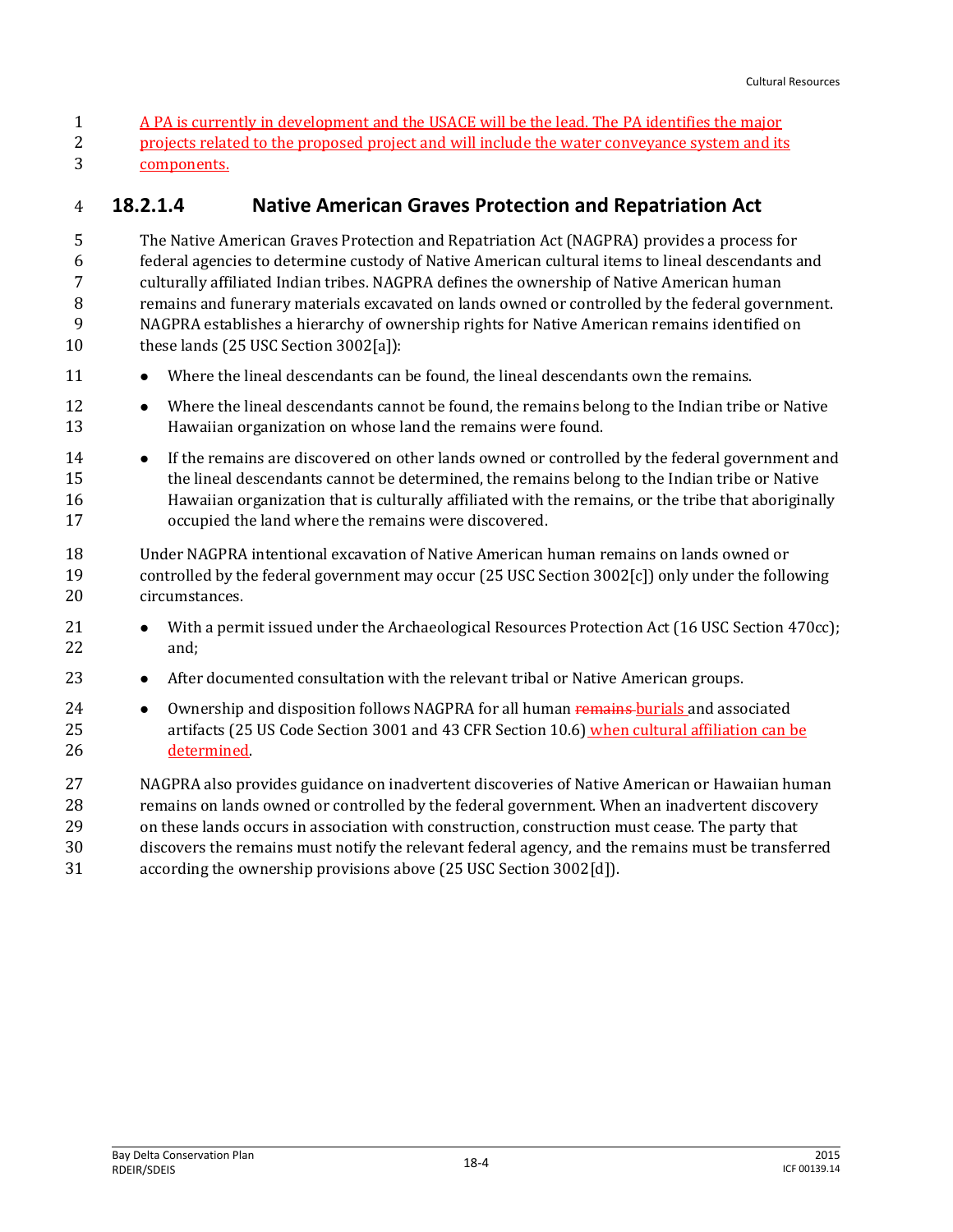# **18.3 Environmental Consequences**

# **18.3.5 Effects and Mitigation Approaches**

## **18.3.5.9 Alternative 4—Dual Conveyance with Modified Pipeline/Tunnel and Intakes 2, 3, and 5 (9,000 cfs; Operational Scenario H)**

#### **Impact CUL-1: Effects on Identified Archaeological Sites Resulting from Construction of Conveyance Facilities**

#### **Identified Resources**

Record searches at the CHRIS and inventory efforts for the BDCP have identified ten previously

recorded archaeological sites in the footprint of this alternative (Appendix 18B, Table 18B-1). Site

descriptions summarizing available information regarding these resources, are provided in

- Appendix 18B, Section B.1.2 *Archaeological Site Descriptions*. These ten previously recorded
- resources represent the known resources that occur in the footprint of this alternative. The majority
- of these sites either have burials or cultural constituents or characteristics strongly associated with
- burials (such as a "mound" deposit or burial associated items such as *Olivella biplicata* beads).

#### **Significance of Identified Archaeological Resources**

 Many of the directly affected sites are midden sites, with debris and artifacts associated with prehistoric habitation and residence activities. Midden sites in the Plan Area are often colloquially referred to as "mound sites" because they often form low mounds elevated relative to the surrounding landform. While the original raised deposit has sometimes been destroyed, midden sites often have substantial deposits below the original raised landform that remain intact that typically contain the material remains associated with prehistoric habitation. This organic debris can be used for radiocarbon dating, as well as material that reveals the nature of subsistence activities pursued by prehistoric populations. Because there is no single unified prehistoric chronology for the Delta region, substantial research questions remain unresolved regarding nature and changes of subsistence and settlement activity over the span of the prehistoric occupation of the Delta. The Delta is the prehistoric point of articulation between Central Valley cultures and the aboriginal people that occupied the San Francisco Bay area. Because the cultural chronology and sources of cultural change for the Delta remain unresolved in part, sites in the footprint of this alternative likely contain information that could help clarify these research issues. For this reason these resources are likely significant under the fourth criterion for the CRHR and NRHP.

 Two of the identified sites contain human burials, as described on the site records. Many of the remaining sites are likely to contain additional burials because midden sites in the Plan Area typically contain human burials or cremations. Burial components within these sites often contain ornaments and other personal items such as charmstones, beads, and other decorative material. Because the style and form of these artifacts change throughout prehistory, and because these stylistic changes have been defined, these materials provide a method of associating archaeological material with specific prehistoric time periods. The ability to associate habitation remains with specific time periods is one of the most significant problems in prehistoric research, because the sequence of specific adaptations and behaviors only becomes clear when a chronology can be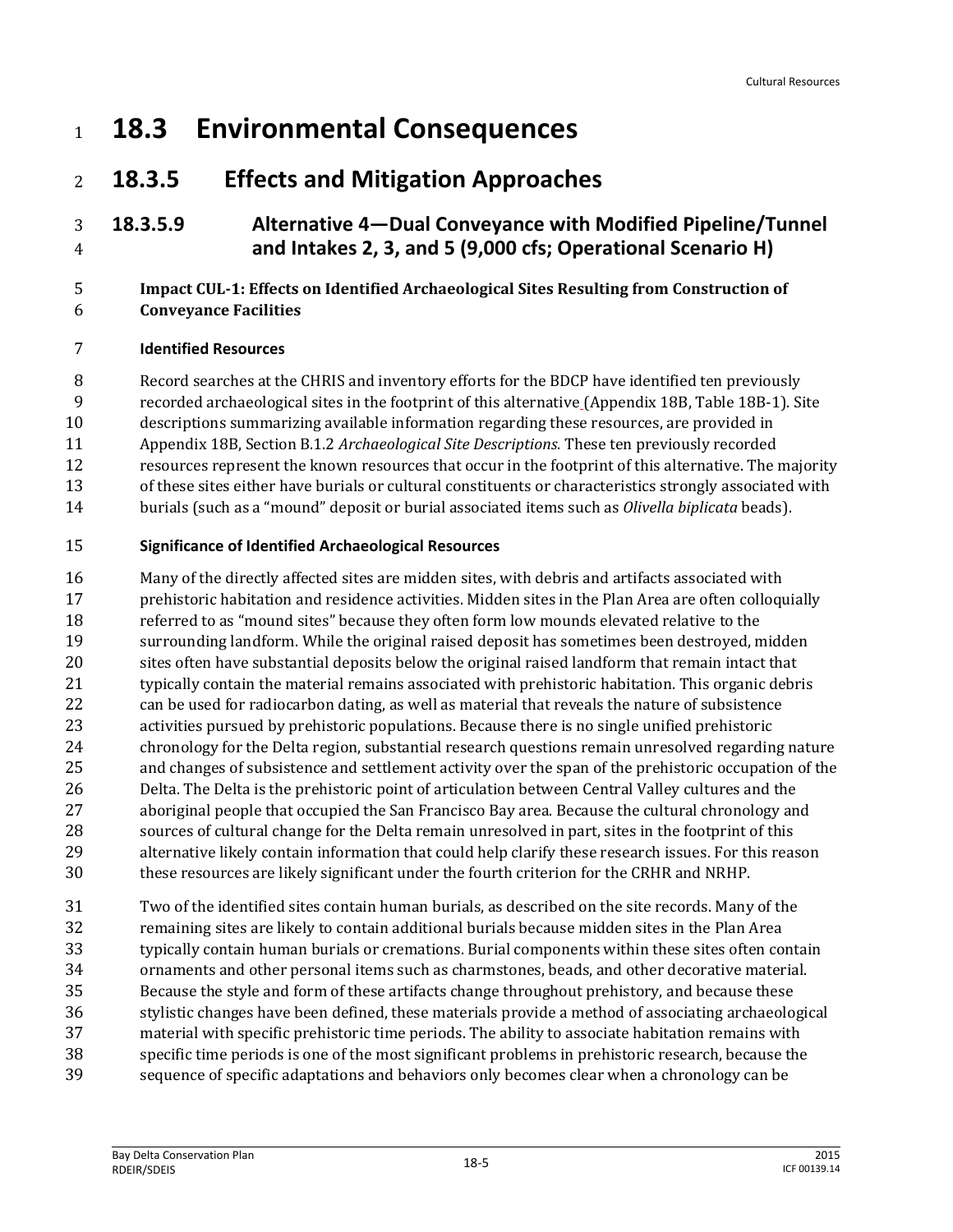- constructed that associates behavior and material culture with specific time frames. For this reason these resources are likely significant under the fourth criterion for the CRHR and NRHP.
- Because many of these resources are large (typically in excess of 30 meters across), they are each
- likely to contain some portion of the deposit with sufficient integrity to yield artifacts in their
- original associations in a manner that will convey these significance themes. Therefore these
- identified resources are likely to qualify as historical resources under CEQA. For the same reasons, these resources are likely to qualify as historic properties under the NRHP.

### **Impact Mechanisms For for Identified Resources**

- The exact location of these resources cannot be disclosed because such disclosure might lead to damage and disturbance. However, these resources occur within the footprint of both temporary work areas and permanent surface impacts. The resources are distributed evenly across the alignment, but are somewhat clustered where construction of large above-ground features would occur, such as the northern end of the alignment, at the intermediate forebay, and at the southern end of the alignment. Ground-disturbing construction is likely to disturb the deposits and thus materially alter their ability to convey their significance. Much of the data potential in archaeological resources exists in the spatial associations of different artifacts and other cultural material. Where artifacts that have known associations with particular time periods occur adjacent to other material such as faunal bone or plant remains from subsistence activity, the proximity of the materials allows an inference as to the age of the subsistence remains, thereby allowing researchers to infer particular subsistence strategies during different prehistoric periods. Intrusive ground-disturbing construction, vibration, and other physical disturbance may disrupt these associations and thus 22 disrupt the qualities for which the sites may qualify as historical resources or historic properties. In addition, because not all identified resources are legally accessible, these resources may be significant for other reasons than their data potential. Indirect effects such as introduction of changes to the setting associated with construction of new features or creation of new sources of noise (also a change to the setting) or vibration may diminish the basis for the significance of these resources. For these reasons, construction has the potential to materially impair these resources under CEQA and to adversely affect the resources as defined by Section 106 of the NHPA.
- *NEPA Effects:* Construction may disturb NRHP and CRHR-eligible archaeological resources and damage these resources. This damage may impair the integrity of these resources and thus reduce their ability to convey their significance. For these reasons this effect would be adverse.
- *CEQA Conclusion***:** Construction of conveyance facilities would affect ten identified archaeological resources that occur in the footprint of this alternative. DWR identified these resources and finds 34 that they are likely to qualify as historical resources under CEQA (see the individual site descriptions in Appendix 18B, Section B.1.2 *Archaeological Site Descriptions*.) This impact would be significant because construction could materially alter or destroy the potential of these resources to yield information useful in archaeological research, the basis for the significance of these resources, through excavation and disruption of the spatial associations that contain meaningful information. Identified but currently inaccessible resources may also be significant under other register criteria; indirect effects such as introduction of new inconsistent changes to the setting may also diminish 41 the significance of these resources. Mitigation Measure CUL-1 would reduce this impact by recovering scientifically important material prior to construction through the sensitive area, but would not guarantee that all of the scientifically important material would be retrieved because
- feasible archaeological excavation only typically retrieves a sample of the deposit, and portions of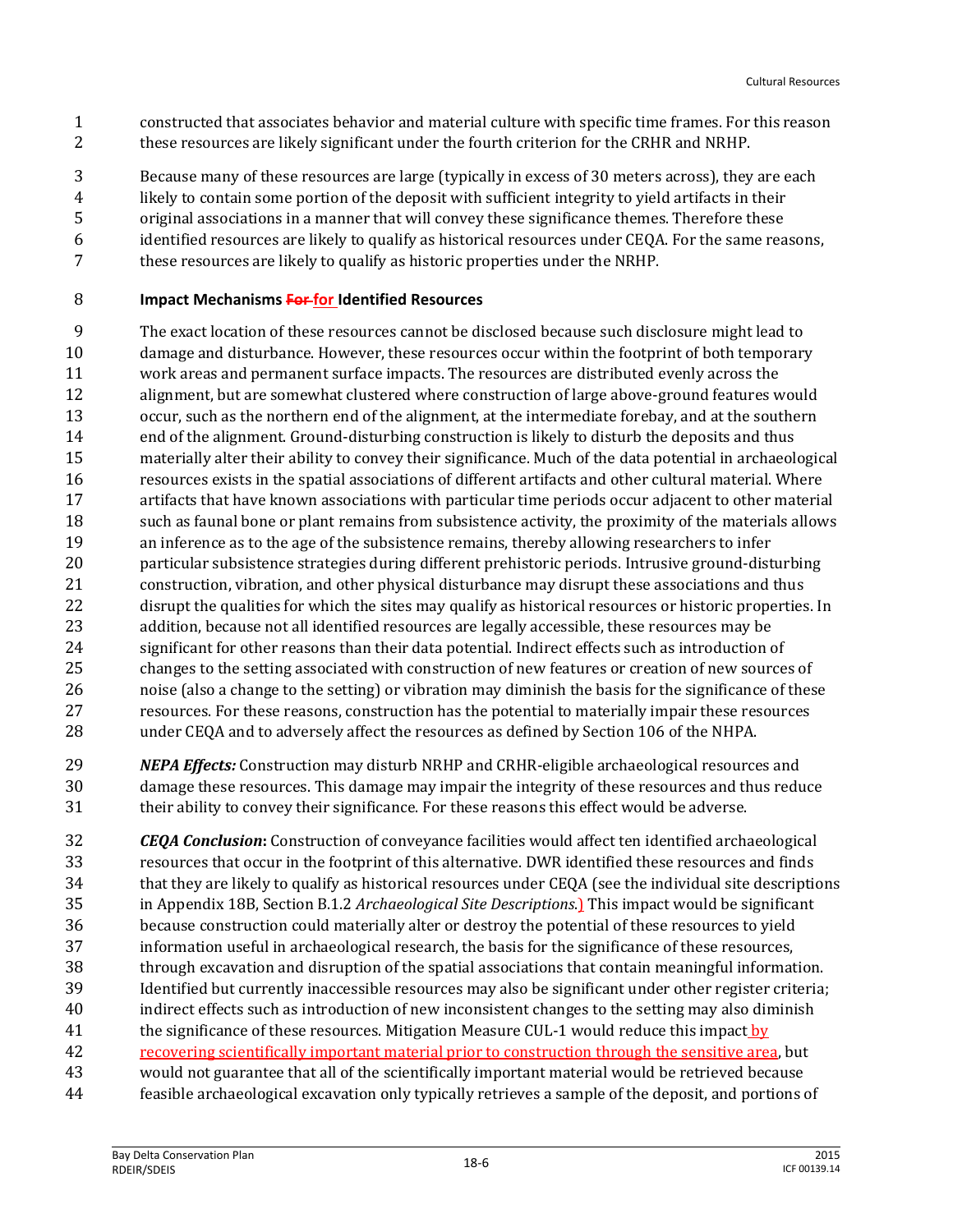the site may remain after treatment with important information. Construction could damage these remaining portions of the deposit. Therefore, this impact is significant and unavoidable.

#### **Mitigation Measure CUL-1: Prepare a Data Recovery Plan and Perform Data Recovery Excavations on the Affected Portion of the Deposits of Identified and Significant Archaeological Sites**

 Prior to ground-disturbing construction, DWR will implement treatment for identified and register eligible archaeological sites affected by Alternative 4 construction.

#### *Basis for Selection of Treatment*

 Identified archaeological resources occur in the footprint of large features that would be constructed under this alternative. Because they occur within the footprint of these features, avoidance may not be feasible. These objectives include protection of other sensitive environmental resources where possible. Because of the density and location of other sensitive environmental resources such as natural communities and habitats, relocation of proposed facilities necessary to ensure all historical resources are preserved in places is unlikely to be feasible. Furthermore, the large, linear, nature of proposed conveyance facilities would result in overlap with cultural resources across almost any potential alignment because of the manner in which cultural resources are distributed in the study area. These same facilities will require ongoing maintenance and operational activities that would likely be inconsistent with dedicated conservation easements or other land management methods designed to preserve existing resources in place. For these reasons, preservation of all potentially affected archaeological sites through capping with soil or incorporation into conservation easements or green space is not 22 likely to be feasible. Accordingly, data recovery is proposed to retrieve the scientifically important material that remains in these deposits. This data recovery excavation will conform to the following standards that meet the Secretary of the Department of the Interior's professional qualification standards provided in 36 CFR 68.

- **DWR** will retain a qualified archaeological consultant to conduct data recovery excavations necessary to retrieve material that would otherwise be lost, (material with scientifically important data associated with the significance of the resource). Qualified archaeological consultant here means a consultant with demonstrated experience conducting effective data recovery excavations at the kinds of sites subject to treatment, including qualification under the Secretary of the Interior's Professional Qualification Standards.
- BDCP proponents will prepare, and deposit with the relevant information center of the CHRIS, a data recovery plan prior to conducting these excavations, as required under State CEQA Guidelines Section 15126.4(b)(3)(C). The plan will provide a literature review of recent regional archaeological research and a summary of regional research questions. The plan will incorporate the methods prescribed above and include a more detailed description of the sampling and excavation methods that are appropriate for the regional research questions. The plan will not disclose the location of the resources subject to treatment in a manner that would allow their location by the public and inadvertent damage.
- Data recovery excavations will remove a sample of the affected portion of the deposit to retrieve scientifically important material. Excavation will be conducted in representative levels, and material removed will be divided and screened through a combination of 1/4" and 1/8" mesh screen, so as to capture both the gross cultural constituents and the finer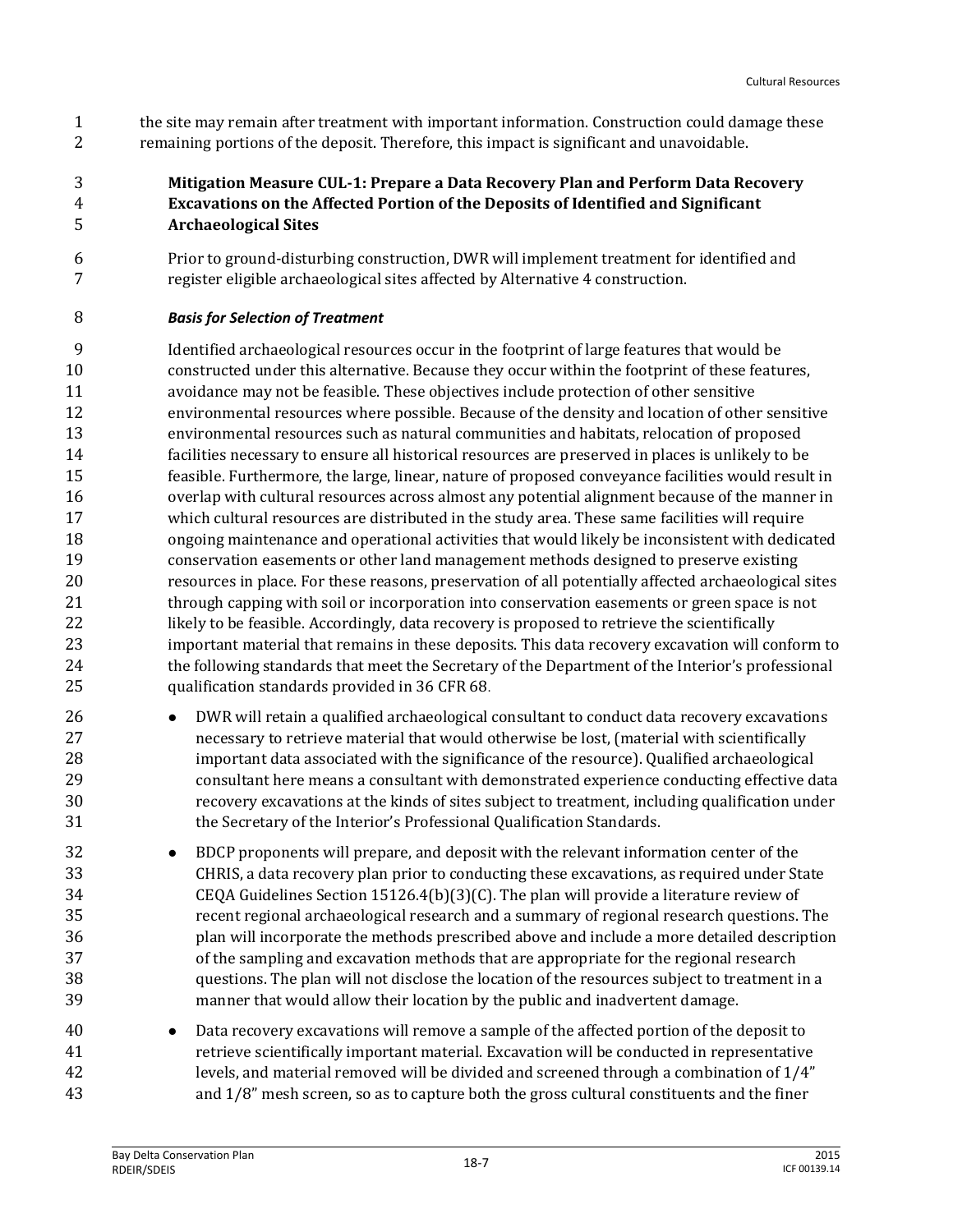| $\mathbf{1}$<br>$\overline{c}$<br>3<br>4<br>5<br>6<br>7                           | material that can only be captured in fine mesh. Excavation will be conducted in 10-<br>centimeter levels so that the horizontal association of different cultural materials is<br>recorded. Removed material will be segregated by type and bagged with labels noting their<br>horizontal and vertical location relative to an established datum point. The datum point will<br>be recorded in the field with GPS to at least 10-centimeter horizontal and vertical accuracy.<br>If, in the course of data recovery excavations, it is determined that, contrary to available<br>evidence, the resource lacks integrity, data recovery excavations will cease.                                                                                                                                                                                                                                                                                                                                                                                                                                                                     |
|-----------------------------------------------------------------------------------|-------------------------------------------------------------------------------------------------------------------------------------------------------------------------------------------------------------------------------------------------------------------------------------------------------------------------------------------------------------------------------------------------------------------------------------------------------------------------------------------------------------------------------------------------------------------------------------------------------------------------------------------------------------------------------------------------------------------------------------------------------------------------------------------------------------------------------------------------------------------------------------------------------------------------------------------------------------------------------------------------------------------------------------------------------------------------------------------------------------------------------------|
| 8<br>$\bullet$<br>9<br>10                                                         | Faunal material (animal bone) will be segregated and studied by a qualified faunal analyst to<br>identify the species pursued, relative abundance and diversity of different species present,<br>and the manner in which the prey were processed by the prehistoric occupants.                                                                                                                                                                                                                                                                                                                                                                                                                                                                                                                                                                                                                                                                                                                                                                                                                                                      |
| 11<br>$\bullet$<br>12<br>13<br>14                                                 | Obsidian glass will be retrieved and studied through both X-ray fluorescence (a method that<br>allows the source of the obsidian to be identified) and obsidian hydration analysis (a<br>method that allows approximate determination of the time when the material was subject to<br>human modification).                                                                                                                                                                                                                                                                                                                                                                                                                                                                                                                                                                                                                                                                                                                                                                                                                          |
| 15<br>$\bullet$<br>16<br>17                                                       | Soil samples will be retrieved, with their horizontal and vertical location recorded, for<br>flotation analysis (a method of separating light organic material such as fine plant remains<br>from the deposit, in order to identify plant species pursued by prehistoric populations).                                                                                                                                                                                                                                                                                                                                                                                                                                                                                                                                                                                                                                                                                                                                                                                                                                              |
| 18<br>$\bullet$<br>19<br>20<br>21<br>22<br>23<br>24<br>25<br>26<br>27<br>28<br>29 | Because some of the resources subject to treatment contain human remains, provisions for<br>such remains are necessary. If human remains are discovered in these deposits during data<br>recovery, the county coroner will be contacted as required in California Health and Safety<br>Code Section 7050.5. If the coroner confirms the remains are of prehistoric origin, the NAHC<br>will be contacted and given the opportunity to identify a MLD. The MLD will be given the<br>opportunity to reinter the remains with appropriate dignity. If the NAHC fails to identify the<br>MLD or if the parties cannot reach agreement as to how to reinter the remains as described<br>in California PRC Section $5097.98(e)$ , the landowner will reinter the remains at a location<br>not subject to further disturbance. DWR will ensure the protections prescribed in California<br>PRC Section 5097.98(e), are performed, such as the use of conservation easements and<br>recording of the location with whichever county in which the remains are found as well as<br>the relevant information center of the CHRIS and the NAHC. |
| 30<br>31<br>32<br>33<br>34<br>35<br>36<br>37                                      | After completion of data recovery excavations DWR and appropriate federal agencies will<br>prepare a data recovery report synthesizing the results of data recovery and associated<br>studies and analysis. The consultant or staff archaeologists will synthesize the results of<br>these studies and summarize the results relative to regional research questions in the data<br>recovery report. The report will be filed with the relevant information center of the CHRIS.<br>DWR and appropriate federal agencies will also store the recovered material at an<br>appropriate facility for curation. Relevant federal curation standards such as 36 CFR 79 will<br>be followed where applicable.                                                                                                                                                                                                                                                                                                                                                                                                                             |
| 38<br>$\bullet$<br>39<br>40<br>41<br>42<br>43<br>44<br>45                         | <b>Construction phase monitoring and resource protection:</b> During construction on or near<br>the resource, DWR and appropriate federal agencies will retain a qualified archaeologist (a<br>person knowledgeable in the identification of the kind of resources known to occur), to<br>observe excavations over any remaining portions of the deposit that are sensitive for buried<br>human remains or which may contain other significant buried archaeological material that<br>could be inadvertently damaged. If human remains are discovered the archaeologist will<br>direct compliance with the requirements of California Health and Safety Code Section<br>7050.5 and California PRC Section 5097.98 and the relevant federal agency with                                                                                                                                                                                                                                                                                                                                                                              |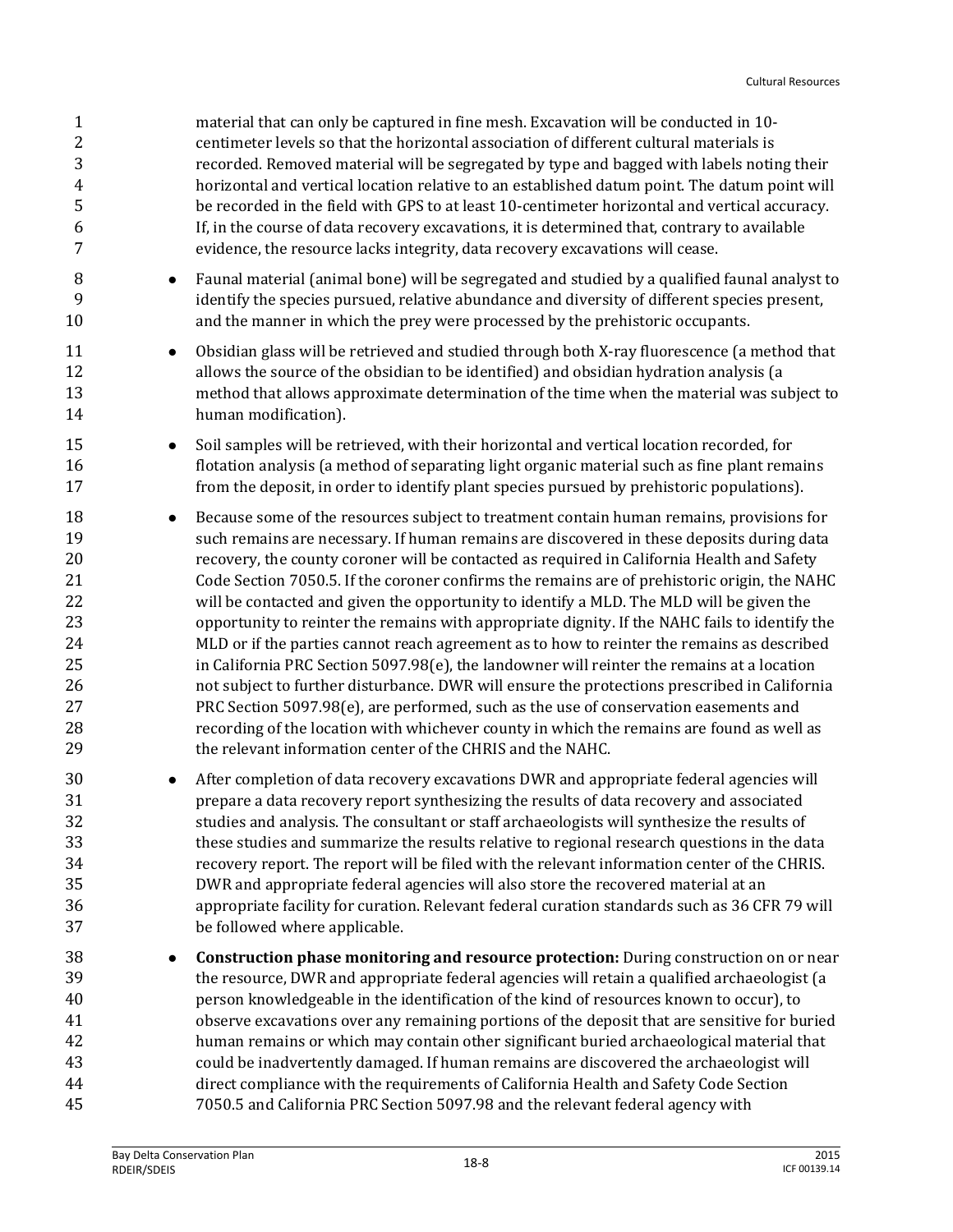responsibility for Section 106 will be contacted. In addition DWR and the appropriate federal agencies will use fencing, flagging, or other appropriate means to exclude unnecessary disturbance and activity from sensitive resources during construction.

 The Bureau of Reclamation, U.S. Fish and Wildlife Service, National Marine Fisheries Service, and the U.S. Army Corps of Engineers are entering into a Programmatic Agreement with the California State Historic Preservation Officer for the implementation of NHPA Section 106 for their undertakings associated with the BDCP. The effects of Federal undertakings (actions) on historic properties (eligible for or listed on the National Register of Historic Places) will be taken into account through the implementation of this programmatic agreement.

#### **Impact CUL-2: Effects on Archaeological Sites to Be Identified through Future Inventory Efforts**

- An inventory for the majority of the footprint for this alternative has not been conducted because the footprint is not currently legally accessible (Appendix 4A, *Summary of Survey Data Collection by Department of Water Resources to Obtain Information Regarding Baseline Conditions in Areas That Could Be Affected by BDCP*). Furthermore, complete evaluation of all potentially affected resources associated with this alternative may require destructive test excavation in advance of any final decision regarding the selection of the alternative. Because several prehistoric archaeological sites qualifying as historical resources have been identified in the footprint of this alternative, the remaining portion of the footprint for this conveyance feature is sensitive for previously unidentified archaeological resources. Record searches at the relevant information centers of the CHRIS reviewed the mapped location of previous cultural resource inventories in the footprint of 22 this alternative and the vicinity. This map review revealed that a cultural resources inventory has never been conducted in the majority of the footprint for this alternative. The presence of three archaeological sites that qualify as historical resources and historic properties in the portion of the footprint that has been previously inspected provides a sample of the likely density and occurrence of resources in the remaining footprint. For this reason, additional prehistoric archaeological resources are likely to be found in the portion of the footprint where surveys have not been conducted, once access is available and such studies can be completed.
- In addition to prehistoric archaeological resources, the BDCP area is sensitive for historic-era archaeological resources. It is likely that previously unidentified historic archaeological sites occur in the footprint of this alternative because of the intensity of human activity in the Plan Area during the historic era, as described in Section 18.1.6, *Historic-Era Setting.*
- Prehistoric sites in the Plan Area tend to be large and rich in material remains, including human burials and associated ornaments and beads. Habitation debris also often contains both floral and faunal material that can be used for both radiocarbon dating and analysis regarding subsistence strategies. In addition, the large scale of typical prehistoric archaeological resources suggests portions of these deposits will remain with sufficient integrity to convey research information. Therefore, these sites are likely to qualify as historical resources or unique archaeological resources under CEQA and historic properties under Section 106 of the NHPA.
- Historic sites are likely to be associated with the historic-era themes of settlement, reclamation,
- agriculture, and flood management in the Delta region. Because the reclamation and agricultural
- development of the Delta region provided part of the economic base for the development of
- surrounding urban centers, these historic themes are significant at both a state and national level.
- These resources accordingly may contain data useful in historical research. In addition, the intensity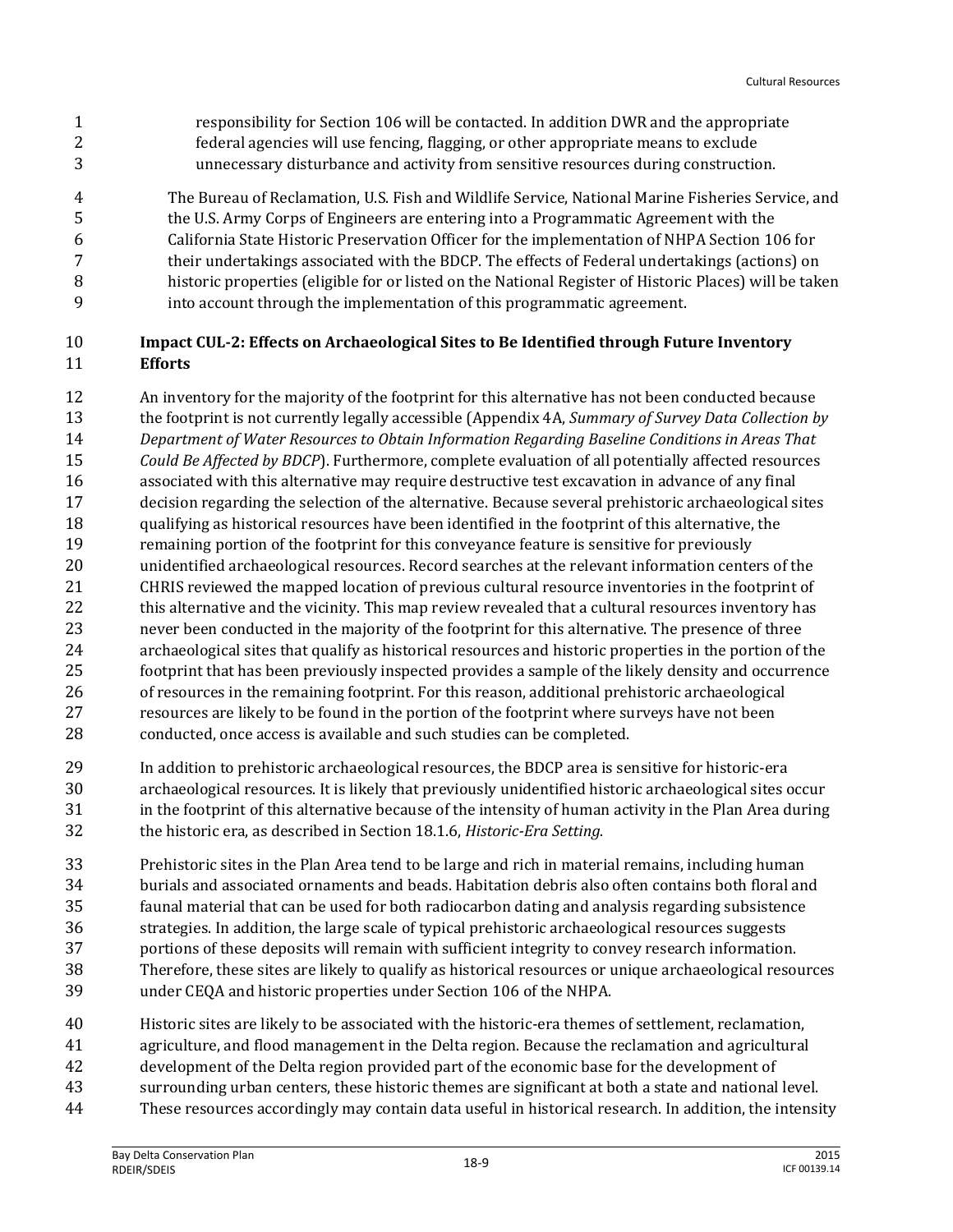of historic activity in the Delta region suggests that many of these resources are likely be distributed across the footprint of this alternative and some are likely to retain sufficient integrity to convey this significance if they are subject to archaeological excavation and investigation. Therefore, these sites are likely to qualify as historical resources or unique archaeological resources under CEQA and historic properties under Section 106 of the NHPA.

 Absent mitigation, ground-disturbing construction is likely to physically damage many of these resources by disrupting the spatial associations that convey data useful in research or changing the setting such that the resource no longer contains its significance. The locations of various features such as intakes, forebays, and tunnels shaft locations are depicted in Figure M3-4 in the mapbook volume. These impacts would thus materially impair these resources within the meaning of CEQA and adversely affect the resources within the meaning of Section 106 of the NHPA. These effects would be adverse.

- *NEPA Effects:* This alternative has the potential to damage previously unidentified archaeological sites. Because these sites may qualify for the NRHP or CRHR, damage to these sites may diminish their integrity. For these reasons this effect would be adverse.
- *CEQA Conclusion*: The footprint for this alternative is sensitive for both prehistoric and historic-era resources that cannot be identified at this time because much of the footprint is not legally accessible. Because many of these resources are likely to have data useful in prehistoric and historic archaeological research, as well as the integrity to convey this significance, they are likely to qualify as historical resources or unique archaeological sites under CEQA or historic properties under the Section 106 of the NHPA. Ground-disturbing construction may materially alter the significance of 22 these resources by disrupting the spatial associations that could yield important data, resulting in a significant effect. While mitigation is available (Mitigation Measure CUL-2) to reduce impacts by 24 taking inventory of cultural resources within the affected area and thereby making it possible to 25 preserve or recover data from the sensitive area, this mitigation cannot guarantee that all eligible or significant resources would be preserved in place, or that all important data would be retrieved before construction destroys these resources. The scale of the BDCP, investment into existing designs, and the presence of other important environmental resources such as habitat, natural communities, and wetlands that should be avoided are constraints on the flexibility and feasibility of avoidance. For these reasons this impact is significant and unavoidable.

#### **Mitigation Measure CUL-2: Conduct Inventory, Evaluation, and Treatment of Archaeological Resources**

- Prior to ground-disturbing construction, DWR will implement the following mitigation measures.
- Because DWR and federal agencies could not feasibly access the majority of the footprint for this alternative, a cultural resource inventory has not been completed for the entire footprint. Prior to ground-disturbing construction, DWR will ensure that an inventory and evaluation report for cultural resources is completed. The inventory will cover the federal APE for relevant undertakings.
- The scope of the inventory will include the entire area where effects may occur. Such effects consist of direct disturbance through excavation or indirect damage through vibration or changes to the setting, where the setting may be relevant for archaeological resources.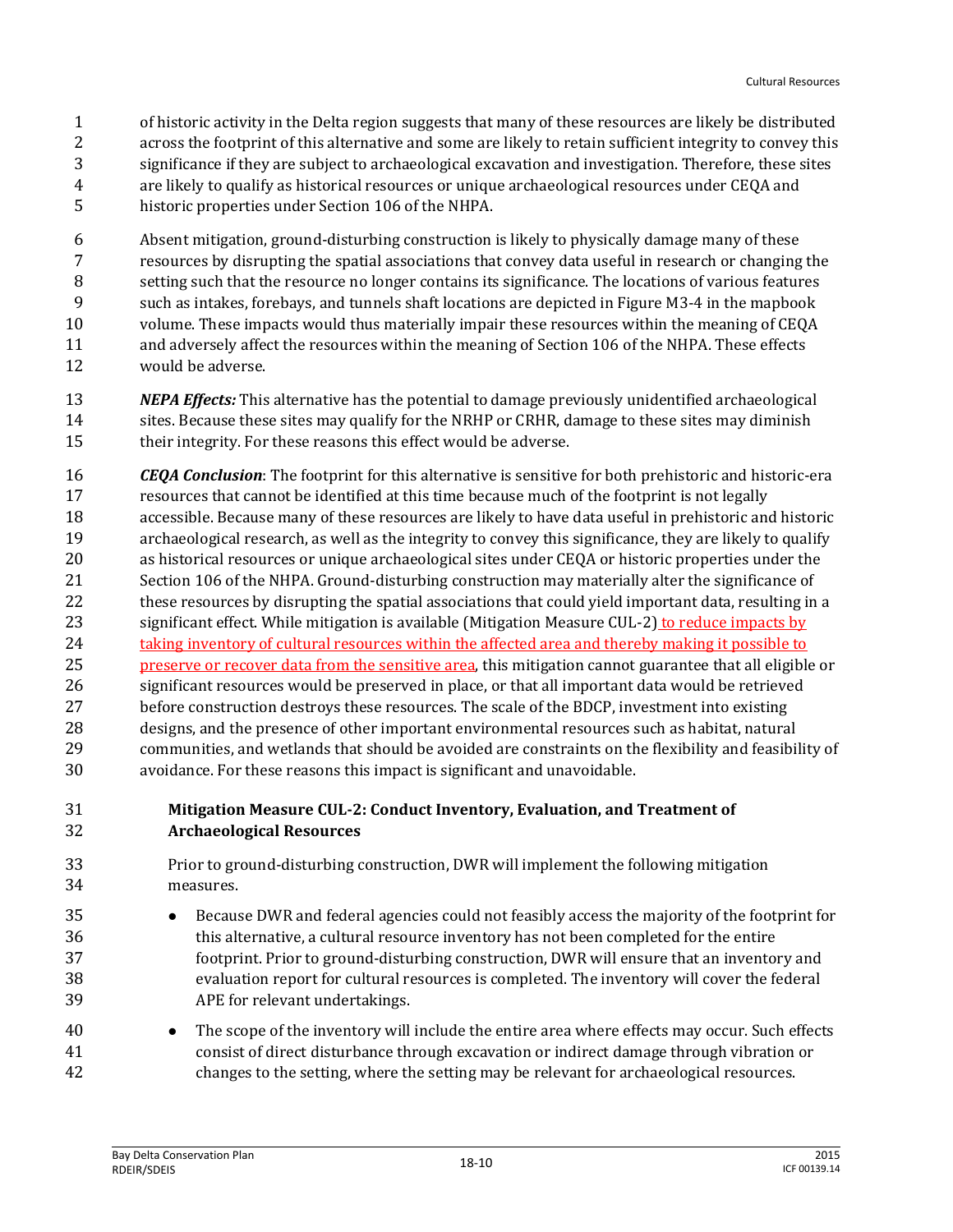| $\mathbf{1}$<br>$\boldsymbol{2}$<br>3 |           | The work will be led or supervised by cultural resource specialists that meet the Secretary<br>of the Department of the Interior's professional qualification standards provided in 36 CFR<br>61.                                                                                                                                                                                                                                                                                  |
|---------------------------------------|-----------|------------------------------------------------------------------------------------------------------------------------------------------------------------------------------------------------------------------------------------------------------------------------------------------------------------------------------------------------------------------------------------------------------------------------------------------------------------------------------------|
| 4<br>5                                | $\bullet$ | Inventory methods will include pedestrian surveys and other any other appropriate<br>sampling methods identified by DWR and the federal lead agencies.                                                                                                                                                                                                                                                                                                                             |
| 6<br>7<br>8                           | $\bullet$ | Identified resources will be mapped and described on forms provided by the California State<br>Parks forms ("DPR" forms). Mapping will be performed by recording data points with GPS<br>hardware that can be imported and managed digitally.                                                                                                                                                                                                                                      |
| 9<br>10                               | $\bullet$ | For all identified resources DWR and appropriate federal agencies will evaluate the<br>resources to determine if they are any of the following.                                                                                                                                                                                                                                                                                                                                    |
| 11                                    |           | Historical resources (State CEQA Guidelines Section 15064.5[a])<br>$\circ$                                                                                                                                                                                                                                                                                                                                                                                                         |
| 12                                    |           | Unique archaeological resources under CEQA (California PRC Section 21083.2[g])<br>$\circ$                                                                                                                                                                                                                                                                                                                                                                                          |
| 13                                    |           | Historic properties (36 CFR 60.4)<br>$\circ$                                                                                                                                                                                                                                                                                                                                                                                                                                       |
| 14                                    |           | Eligible for local registers<br>$\circ$                                                                                                                                                                                                                                                                                                                                                                                                                                            |
| 15<br>16<br>17<br>18<br>19<br>20      | $\bullet$ | The recorded resources and the resource evaluations will be summarized in an inventory<br>report. In the inventory report DWR and appropriate federal agencies will also determine if<br>individual resources qualifying as unique archaeological sites, historical resources, or<br>historic properties will require mitigation to the extent feasible, as described below. DWR<br>will make such a determination if the BDCP would involve any of the following<br>consequences. |
| 21<br>22                              |           | Demolish or materially alter the qualities that make the resource eligible for listing in<br>$\circ$<br>the CRHR (State CEQA Guidelines Section 15064.5[b][2][A],[C]).                                                                                                                                                                                                                                                                                                             |
| 23<br>24<br>25<br>26<br>27            |           | Demolish or materially alter the qualities that justify the inclusion of the resource on a<br>$\circ$<br>local register or its identification in an historical resources survey meeting the<br>requirements of California PRC Section 5024.1(g), unless DWR establishes by a<br>preponderance of evidence that the resource is not historically or culturally significant<br>(State CEQA Guidelines Section 15064.5[b][2][B]).                                                     |
| 28<br>29                              |           | Alter, directly or indirectly, the qualities that make a resource eligible for listing in the<br>$\circ$<br>NRHP (36 CFR 800.5[a][1]).                                                                                                                                                                                                                                                                                                                                             |
| 30<br>31                              |           | Demolish or materially impair the qualities that allow a resource to qualify as a unique<br>$\circ$<br>archaeological site (California PRC Section 21083.2).                                                                                                                                                                                                                                                                                                                       |
| 32<br>33<br>34                        |           | For all resources qualifying as unique archaeological resources, historical resources, or<br>historic properties that would be subject to significant effects, DWR will develop and<br>implement treatment. Such treatment will consist of the following, in order of priority.                                                                                                                                                                                                    |
| 35<br>36<br>37<br>38                  |           | It should be noted that this order of priority applies to mitigation on historical resources<br>$\circ$<br>performed to satisfy CEQA. Relevant federal agencies with management responsibilities<br>for cultural resources shall implement mitigation for adverse effects to satisfy Section<br>106 of the NHPA, which does not specify this order of priority.                                                                                                                    |
| 39<br>40<br>41                        |           | Preservation in place where feasible, in light of costs, logistics, technological, and<br>$\circ$<br>environmental considerations, and the extent to which avoidance is consistent with the<br>objectives of the project, through methods such as redesign of relevant facilities to avoid                                                                                                                                                                                         |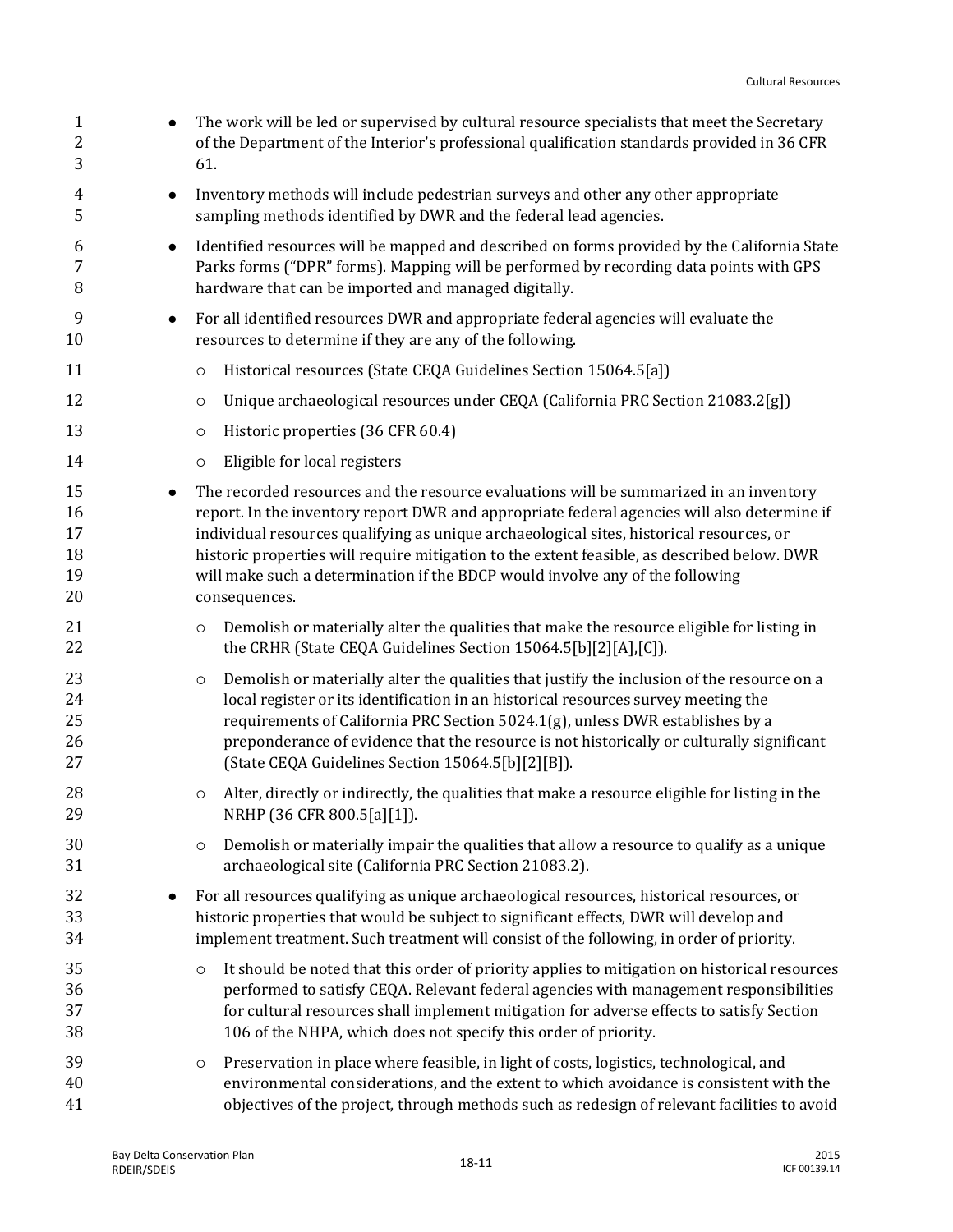| $\mathbf{1}$<br>$\overline{2}$                                                         |           | destruction or damage to eligible cultural resources, capping resources with fill, or<br>deeding resources into conservation easements.                                                                                                                                                                                                                                                                                                                                                                                                                                                                                                                                                                                                                                                                                                                                                                                                                                                                                                                                                                                                                                                                                                                                                                                                                                                            |
|----------------------------------------------------------------------------------------|-----------|----------------------------------------------------------------------------------------------------------------------------------------------------------------------------------------------------------------------------------------------------------------------------------------------------------------------------------------------------------------------------------------------------------------------------------------------------------------------------------------------------------------------------------------------------------------------------------------------------------------------------------------------------------------------------------------------------------------------------------------------------------------------------------------------------------------------------------------------------------------------------------------------------------------------------------------------------------------------------------------------------------------------------------------------------------------------------------------------------------------------------------------------------------------------------------------------------------------------------------------------------------------------------------------------------------------------------------------------------------------------------------------------------|
| 3<br>$\overline{4}$                                                                    |           | Review and study of existing collections previously retrieved from affected resources,<br>$\circ$<br>where feasible, in lieu of data recovery excavations.                                                                                                                                                                                                                                                                                                                                                                                                                                                                                                                                                                                                                                                                                                                                                                                                                                                                                                                                                                                                                                                                                                                                                                                                                                         |
| 5<br>6<br>7<br>$\, 8$<br>9<br>10<br>11<br>12<br>13<br>14<br>15<br>16<br>17<br>18<br>19 |           | Data recovery excavations that retrieve the information that makes the resource eligible<br>$\circ$<br>for CRHR or NRHP listing, or that qualifies the site as a unique archaeological resource.<br>If data recovery through excavation is the only feasible mitigation, a data recovery plan,<br>which makes provisions for adequately recovering the scientifically consequential<br>information from and about the historical resource, will be prepared and adopted prior<br>to any excavation being undertaken. Such studies will be deposited with the relevant<br>information center of the CHRIS. Excavation as mitigation will be restricted to those<br>parts of the resource that would be damaged or destroyed by the BDCP. If, in the course<br>of data recovery excavations, it is determined that contrary to available evidence, the<br>resource lacks the ability to yield information about the past integrity, data recovery<br>excavations will cease. The data recovery plan will specify the basis for the significance<br>of the resource and methods for retrieving the consequential information from the site.<br>After completion of excavation DWR will retain a qualified archaeological consultant to<br>synthesize the findings into a data recovery report describing the findings and will<br>deposit the report at the relevant information center of the CHRIS. |
| 20<br>21<br>22                                                                         | ٠         | The treatment plan will identify treatment methods that are proposed by the Lead Agencies<br>and other public entities. The plan will also specify the basis for selecting a particular<br>mitigation measure.                                                                                                                                                                                                                                                                                                                                                                                                                                                                                                                                                                                                                                                                                                                                                                                                                                                                                                                                                                                                                                                                                                                                                                                     |
| 23<br>24<br>25<br>26                                                                   | $\bullet$ | For archaeological sites that qualify as historical resources, the BDCP proponents will<br>consider preservation in place as the preferred treatment where feasible, in light of costs,<br>logistics, technological, and environmental considerations and the extent to which<br>avoidance is consistent with the objectives of the project                                                                                                                                                                                                                                                                                                                                                                                                                                                                                                                                                                                                                                                                                                                                                                                                                                                                                                                                                                                                                                                        |
| 27<br>28<br>29<br>30<br>31<br>32                                                       | $\bullet$ | If preservation in place of archaeological sites that qualify as historical resources or unique<br>archaeological resources is not feasible in light of costs, logistics, technological<br>considerations, the location of the find, and the extent to which preservation of the find is<br>consistent or inconsistent with the design and objectives of the BDCP, the BDCP proponents<br>will include a discussion in the treatment plan describing why the selected mitigation serves<br>the interests protected by CEQA better than preservation in place.                                                                                                                                                                                                                                                                                                                                                                                                                                                                                                                                                                                                                                                                                                                                                                                                                                      |
| 33<br>34<br>35<br>36<br>37<br>38<br>39<br>40<br>41<br>42<br>43<br>44<br>45             |           | Construction phase monitoring: During construction on or near resources sensitive for<br>human remains or archaeological resources, DWR will retain a qualified archaeologist to<br>observe excavations over any remaining portions of the deposit that are sensitive for buried<br>deposits or human remains. If human remains are discovered the archaeologist will direct<br>compliance with the requirements of California Health and Safety Code Section 7050.5 and<br>California PRC Section 5097.98 and the relevant federal agency with responsibility for<br>Section 106 will be contacted. If Native American human remains are discovered on federal<br>land, work in the immediate vicinity will cease, and DWR will contact the relevant<br>representative of the federal agency where the remains were discovered, as prescribed in 25<br>USC Section 3002(d) (NAGPRA). After notification from the relevant agency representative<br>and treatment of the remains as required under NAGPRA, work may continue. Disposition of<br>the remains will follow the ownership priority described in NAGPRA (25 USC Section                                                                                                                                                                                                                                                                 |
|                                                                                        |           | $3002[a]$ ).                                                                                                                                                                                                                                                                                                                                                                                                                                                                                                                                                                                                                                                                                                                                                                                                                                                                                                                                                                                                                                                                                                                                                                                                                                                                                                                                                                                       |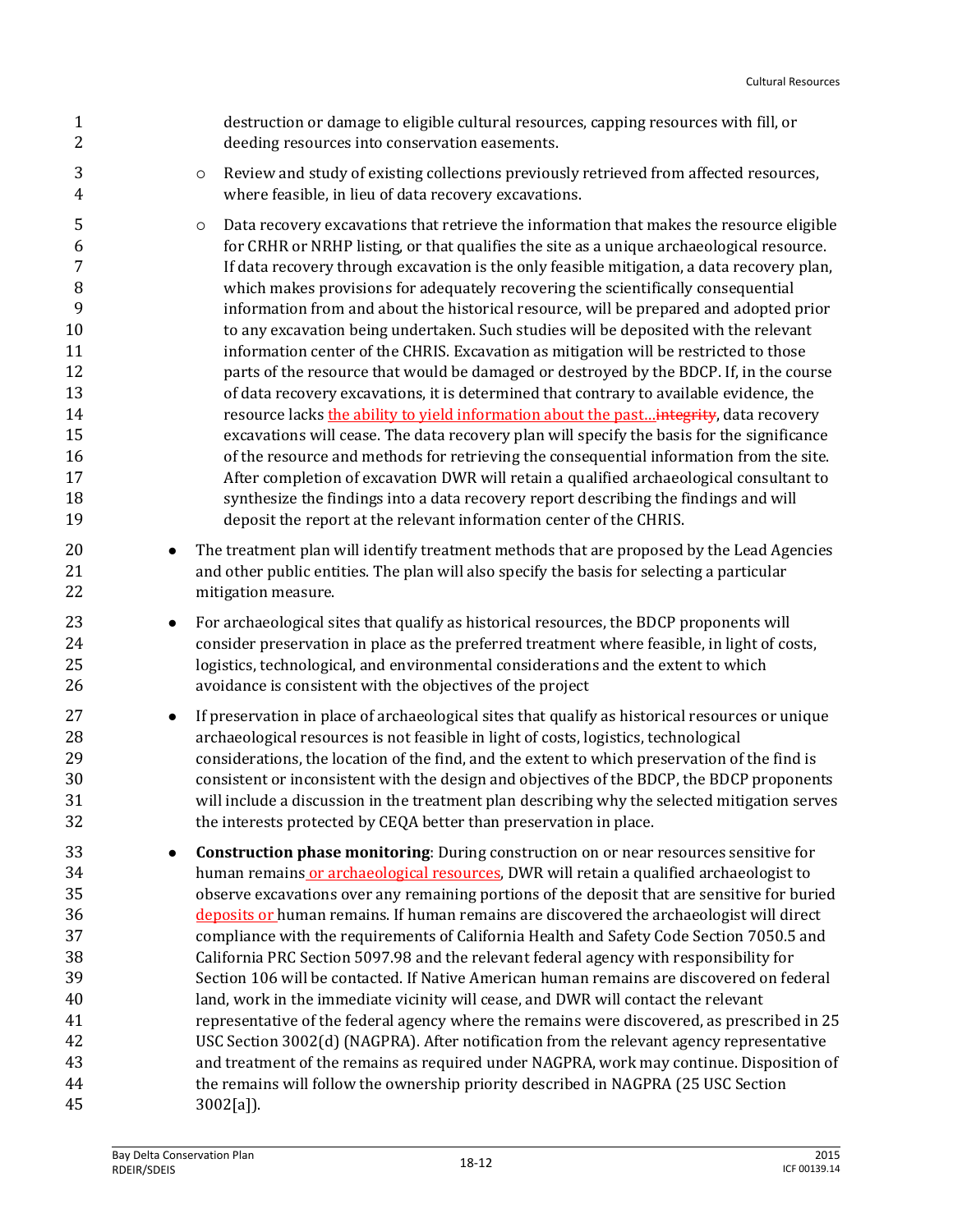The Bureau of Reclamation, U.S. Fish and Wildlife Service, National Marine Fisheries Service, and 2 the U.S. Army Corps of Engineers are entering into a Programmatic Agreement with the California State Historic Preservation Officer for the implementation of NHPA Section 106 for their undertakings associated with the BDCP. The effects of Federal undertakings (actions) on historic properties (eligible for or listed on the National Register of Historic Places) will be taken into account through the implementation of this programmatic agreement.

#### **Impact CUL-3: Effects on Archaeological Sites That May Not Be Identified through Inventory Efforts**

 Appendix 18A, *Archaeological Resources Sensitivity Assessment*, presents an overview of the sensitivity of the Plan Area for previously unidentified archaeological resources and demonstrates 11 that additional prehistoric and historic-era sites that have not yet been identified are almost certain to occur in the portion of the Plan Area where this alternative would be constructed. While surveys will be completed for the footprint, once access is available, such surveys cannot guarantee that all sites will be identified prior to construction. The rapid rate of at which alluvium and sediment accumulates in the Delta region, and the geologically unstable nature of the floodplain and riverbank environments in which these resources may occur makes it likely that numerous sites occur buried below surface soils. Cultural resource inventory efforts cannot always identify such resources, even with intermittent surface excavation designed to reveal sites with little or no surface manifestation because exhaustive sampling to identify every resource is economically and technically infeasible. These sites may also occur buried at the depth at which tunnel boring operations would be performed.

 Many of these unidentified prehistoric resources are likely to qualify as historical resources, historic properties, or unique archaeological resources because prehistoric sites in the Delta region tend to 24 be large and contain a rich material culture. In particular, burial features tend to be associated with numerous shell ornaments, charmstones, and associated grave goods. Habitation components often contain abundant faunal and floral remains that elucidate prehistoric adaptations such as subsistence methods.

- In addition to prehistoric archaeological resources, the BDCP area is sensitive for historic-era archaeological resources. Archaeological debris found in historic era archaeological sites activity is likely to be associated with significant themes such as agriculture, reclamation, and settlement of the Delta region. The size of the Plan area and the intensity of historic activity suggest that some of these resources may qualify as historical resources, historic properties, or unique archaeological resources.
- Ground-disturbing work, including the construction of surface features such as intakes, and the subterranean tunnel boring operations and shafts may disturb and damage these resources before they can be identified and avoided during monitoring efforts required under Mitigation Measure CUL-3. This damage and disturbance may materially impair these resources within the meaning of CEQA or adversely affect the resources within the meaning of Section 106 because this disturbance would impair the ability of these resources to yield data useful in research. While Mitigation Measure CUL-3 would reduce the potential for this impact, it would not guarantee the impact would be avoided entirely. Therefore, this impact is adverse.

 *NEPA Effects:* This alternative has the potential to damage previously unidentified archaeological sites that also may not necessarily be identified prior to construction. While cultural resource inventories will be completed once legal access is secured, no inventory can ensure that all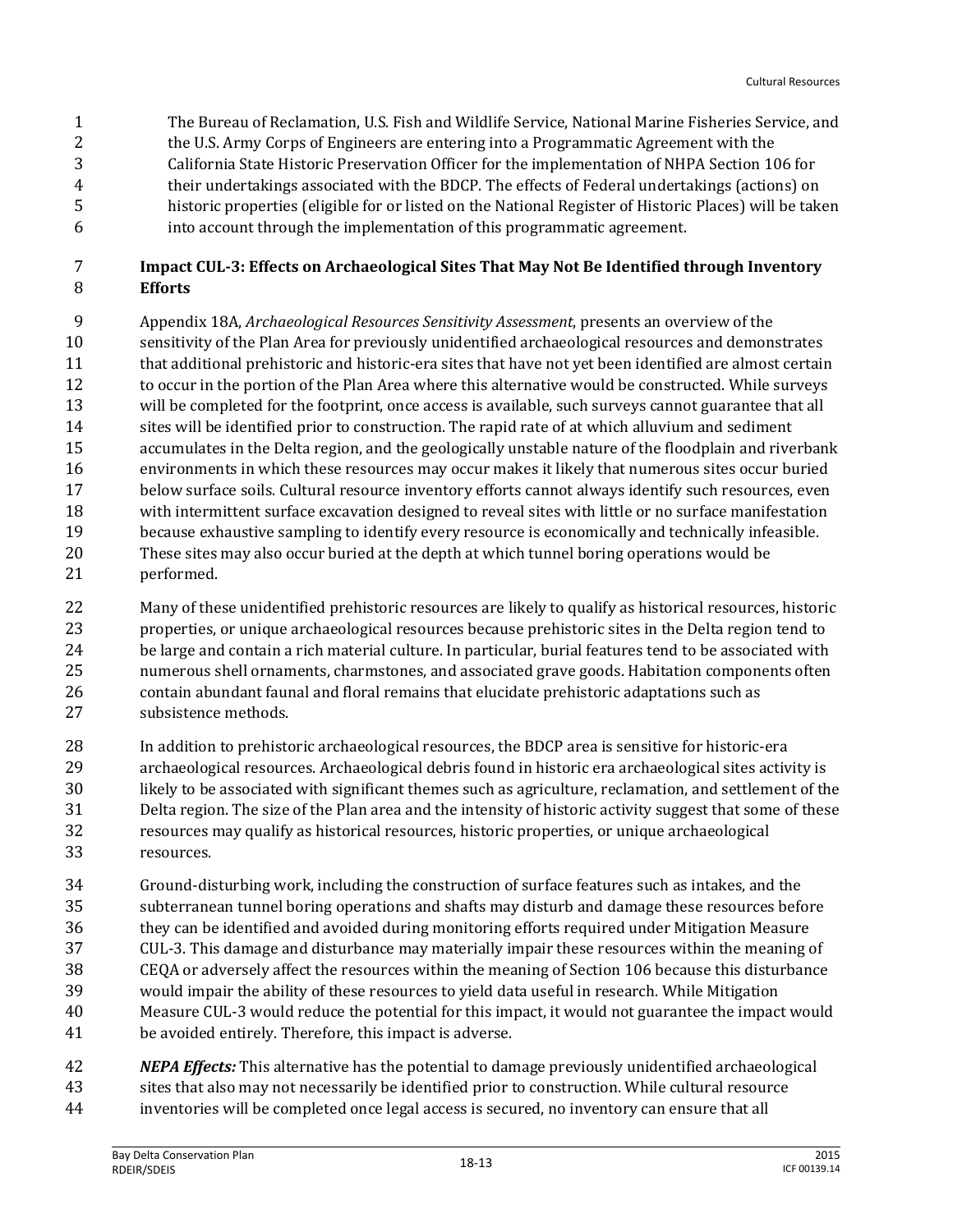- resources are identified prior to construction. Because these sites may qualify for the NRHP or
- CRHR, damage to these sites may diminish their integrity. For these reasons this effect would be adverse.

 *CEQA Conclusion***:** This impact would be significant. Construction has the potential to disturb previously unidentified archaeological sites qualifying as historical resources, historic properties, or unique archaeological resources. Because direct excavation, compaction, or other disturbance may disrupt the spatial associations that contain scientifically useful information it would alter the potential basis for eligibility, thus materially altering the resource and resulting in a significant effect. Because these resources would not be identified prior to construction, they cannot be recorded and effects cannot be managed through construction treatment. Mitigation Measures CUL- 3 would reduce but not entirely avoid the potential for this impact, by implementing construction worker training, monitoring and discovery protocols. However, because archaeological resources may not be identified prior to disturbance through these measures, the effect cannot be entirely avoided. Therefore, this impact would remain significant and unavoidable.

#### **Mitigation Measure CUL-3: Implement an Archaeological Resources Discovery Plan, Perform Training of Construction Workers, and Conduct Construction Monitoring**

 Prior to ground-disturbing construction, the BDCP proponents will include a cultural resources discovery plan in the contract conditions of the construction contractor, incorporating the following actions to be taken in the event of the inadvertent discovery of cultural resources.

- **An archaeological monitor will be present to observe construction at geographic locations**  that are sensitive for unidentified cultural resources. Such locations consist of construction near identified sites (within a 100-foot radius around the known boundaries of identified resources), and where ground-disturbing construction will occur within 500 feet of major water features.
- **In the event of an archaeological resources discovery, work will cease in the immediate**  vicinity of the find (typically 100-feet), based on the direction of the archaeological monitor or the apparent distribution of cultural resources if no monitor is present. A qualified archaeologist will assess the significance of the find and make recommendations for further evaluation and treatment as necessary.
- Discovered resources will be mapped and described on forms provided by the DPR. Mapping will be performed by recording data points with GPS hardware that can be imported and managed digitally.
- Evaluation and treatment will follow the standards and order of priority described above for Mitigation Measure CUL-2. After receiving recommendations from the qualified archaeologist, DWR and appropriate federal agencies shall jointly determine the feasibility of such recommendations, and particularly any recommended avoidance measures, in light of factors such as costs, logistics, technological, and environmental considerations and the extent to which avoidance is consistent with the objectives of the project.
- If human remains are discovered as part of a larger cultural deposit, DWR and the contractors will coordinate with the county coroner and NAHC to make the determinations and perform the management steps prescribed in California Health and Safety Code Section 7050.5 and California PRC Section 5097.98.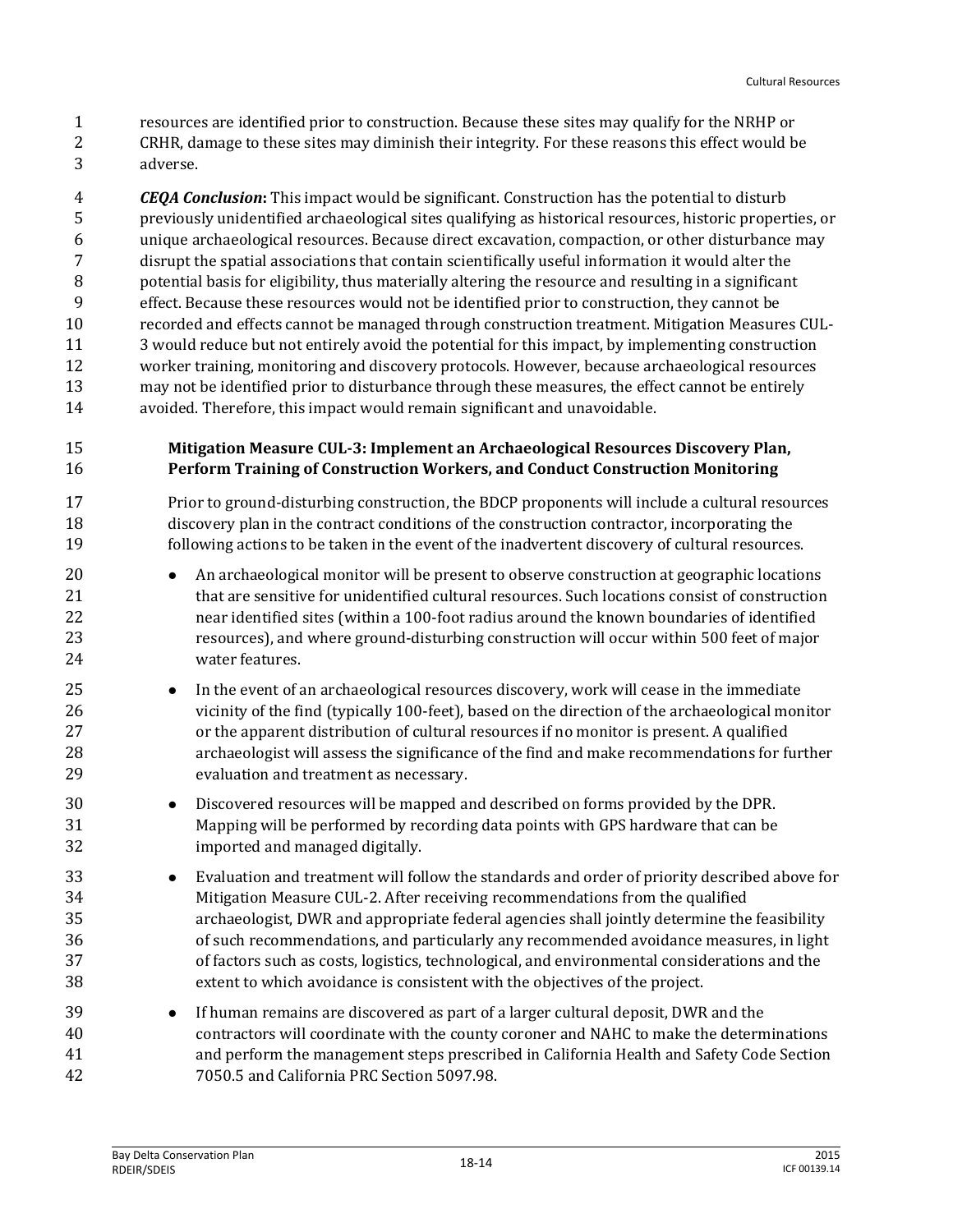- 1 If Native American human remains are discovered on federal land, work in the immediate 2 vicinity will cease, and DWR will contact the relevant representative of the federal agency where the remains were discovered, as prescribed in 25 USC Section 3002(d) (NAGPRA). After notification from the relevant agency representative and treatment of the remains as required under NAGPRA, work may continue. Disposition of the remains will follow the ownership priority described in NAGPRA (25 USC Section 3002[a]), as defined below under 7 Mitigation Measure CUL-4.
- **DWR** and appropriate federal agencies shall provide pre-construction training of all construction personnel engaged in construction that has the potential to affect archaeological resources. This training will provide instruction on how to identify resources 11 in the field and appropriate measures to be taken if a discovery or potential discovery occurs.
- DWR will include a list of DWR cultural-resources staff that can respond to cultural resource discoveries and provide management direction following discoveries in the construction training materials, and will also provide this list as well as these discovery requirements to the supervisory field staff for the construction workers.
- The Bureau of Reclamation, U.S. Fish and Wildlife Service, National Marine Fisheries Service, and the U.S. Army Corps of Engineers are entering into a Programmatic Agreement with the California State Historic Preservation Officer for the implementation of NHPA Section 106 for their undertakings associated with the BDCP. The effects of Federal undertakings (actions) on historic properties (eligible for or listed on the National Register of Historic Places) will be taken into account through the implementation of this programmatic agreement.

#### **Impact CUL-4: Effects on Buried Human Remains Damaged during Construction**

- The footprint of this alternative is sensitive for buried human remains that may occur in isolation, rather than as part of prehistoric or historic archaeological sites. Historic and prehistoric human remains have been discovered as isolated interments rather than as part of larger sites. Because these isolated resources are not associated with larger deposits, their distribution and depth cannot be estimated. Construction of this alternative would require ground-disturbing work that may damage previously unidentified human remains, resulting in direct effects on these resources. While inventory and monitoring efforts are prescribed above under Mitigation Measures CUL-2 and CUL-3, the large acreages subject to disturbance under this alternative make exhaustive sampling to identify all buried and isolated human remains technically and economically infeasible. For these reasons the potential remains that such resources may be damaged or exposed before they can be discovered through inventory or monitoring. This effect would be adverse.
- *NEPA Effects:* Buried human remains may be damaged by this alternative because such remains may occur either in isolation or as part of identified and previously unidentified archaeological resources where construction will occur. This effect would be adverse.
- *CEQA Conclusion***:** This impact would be significant. The project area is sensitive for buried human remains. Construction would likely result in disturbance of these features. Disturbance of human remains, including remains interred outside of cemeteries is considered a significant impact in the 41 CEQA Appendix G checklist<sub>r</sub>; therefore, disturbance of these remains would result in a significant 42 effect. Mitigation measures Measure CUL-4 would reduce the severity of this impact by
- appropriately protecting the integrity of the human remains discovered, but not to a less-than-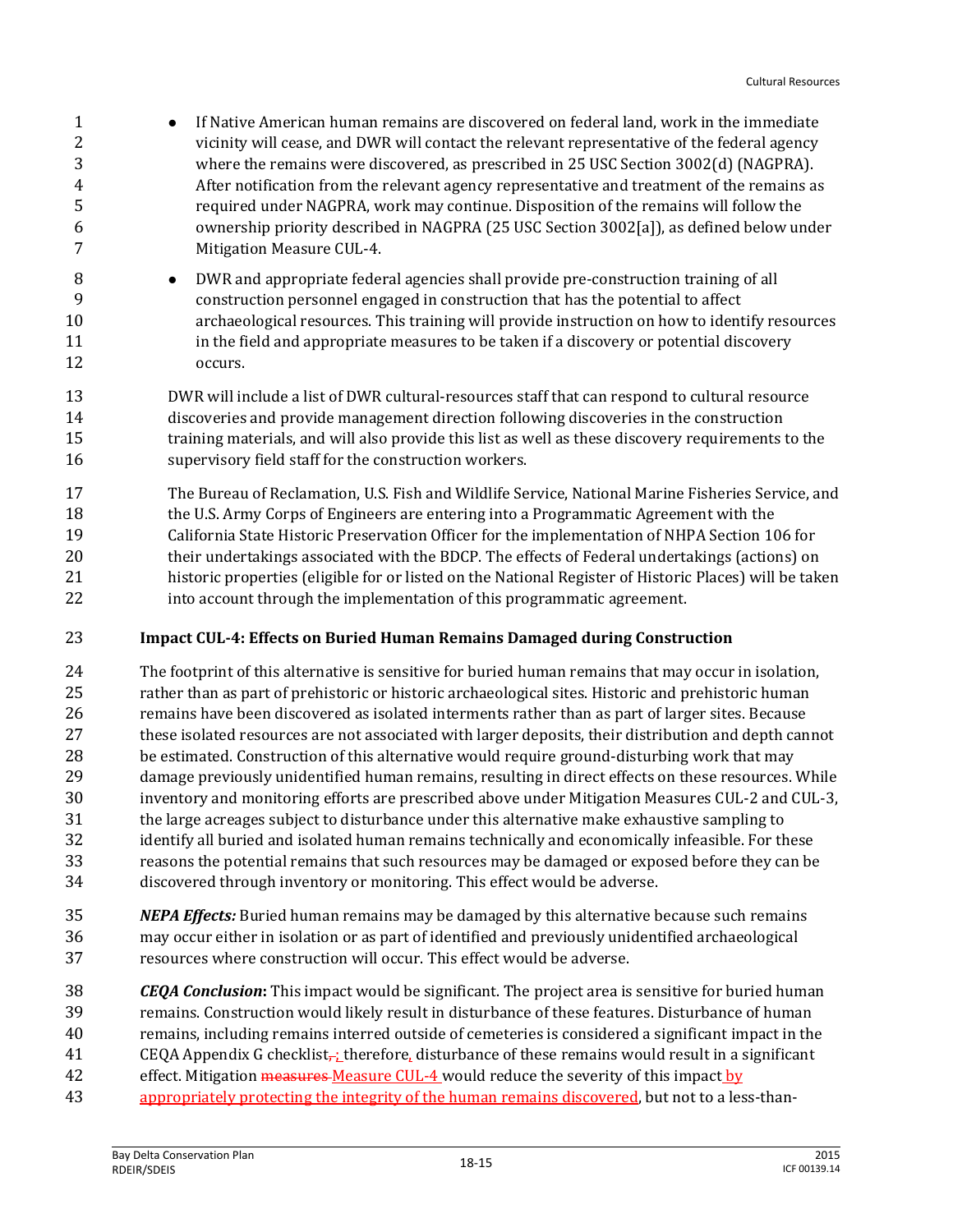significant level because mitigation would not guarantee that these features could be discovered and treated in advance of construction; the scale of construction makes it technically and economically infeasible to perform the level of sampling necessary to identify all such resources prior to construction. Therefore, this impact is considered significant and unavoidable.

- **Mitigation Measure CUL-4: Follow State and Federal Law Governing Human Remains if Such Resources Are Discovered during Construction**
- If human remains are discovered as part a larger cultural deposit, the BDCP proponents and the construction contractors will coordinate with the county coroner and NAHC to make the determinations and perform the management steps prescribed in California Health and Safety Code Section 7050.5 and California PRC Section 5097.98. The provisions of these state laws apply unless discoveries occur on land owned or controlled by the federal government. For discoveries on federal land the bulleted procedures for NAGPRA, provided below shall be followed. Compliance with state law for discoveries occurring on private or state lands requires the following steps.
- 15  $\circ$  Notification of the county coroner so the coroner may determine if an investigation regarding the cause of death is required. It the coroner determines that the remains are of prehistoric Native American origin, the coroner will notify the NAHC.
- Upon notification the NAHC will identify the MLD, and the MLD will be given the opportunity to reinter the remains with appropriate dignity. If the NAHC fails to identify 20 the MLD or if the parties cannot reach agreement as to how to reinter the remains as described in California PRC Section 5097.98(e), the landowner will reinter the remains at a location not subject to further disturbance. DWR will ensure the protections prescribed in California PRC Section 5097.98(e), are performed, such as the use of conservation easements and recording of the location with the relevant county and information center of the CHRIS.
- **I**f Native American human remains are discovered on federal land, work in the immediate vicinity will cease, and DWR will contact the relevant representative of the federal agency where the remains were discovered, as prescribed in 25 USC Section 3002(d) (NAGPRA). After notification from the relevant agency representative and treatment of the remains as required under NAGPRA, work may continue. Disposition of the remains will follow the ownership priority described in NAGPRA (25 USC Section 3002[a]):
- Where the lineal descendants can be found, the lineal descendants own the remains.
- Where the lineal descendants cannot be found, the remains belong to the Indian tribe on whose land the remains were found.
- **If the remains are discovered on other lands owned or controlled by the federal**  government and the lineal descendants cannot be determined, the remains belong to the Indian tribe that is culturally affiliated with the remains, or the tribe that aboriginally occupied the land where the remains were discovered.
- "Indian Tribe" here means federally recognized tribes identified in the list of such tribes published by the Bureau of Indian Affairs in the *Federal Register* as well as in the tribal directory compiled by the BIA.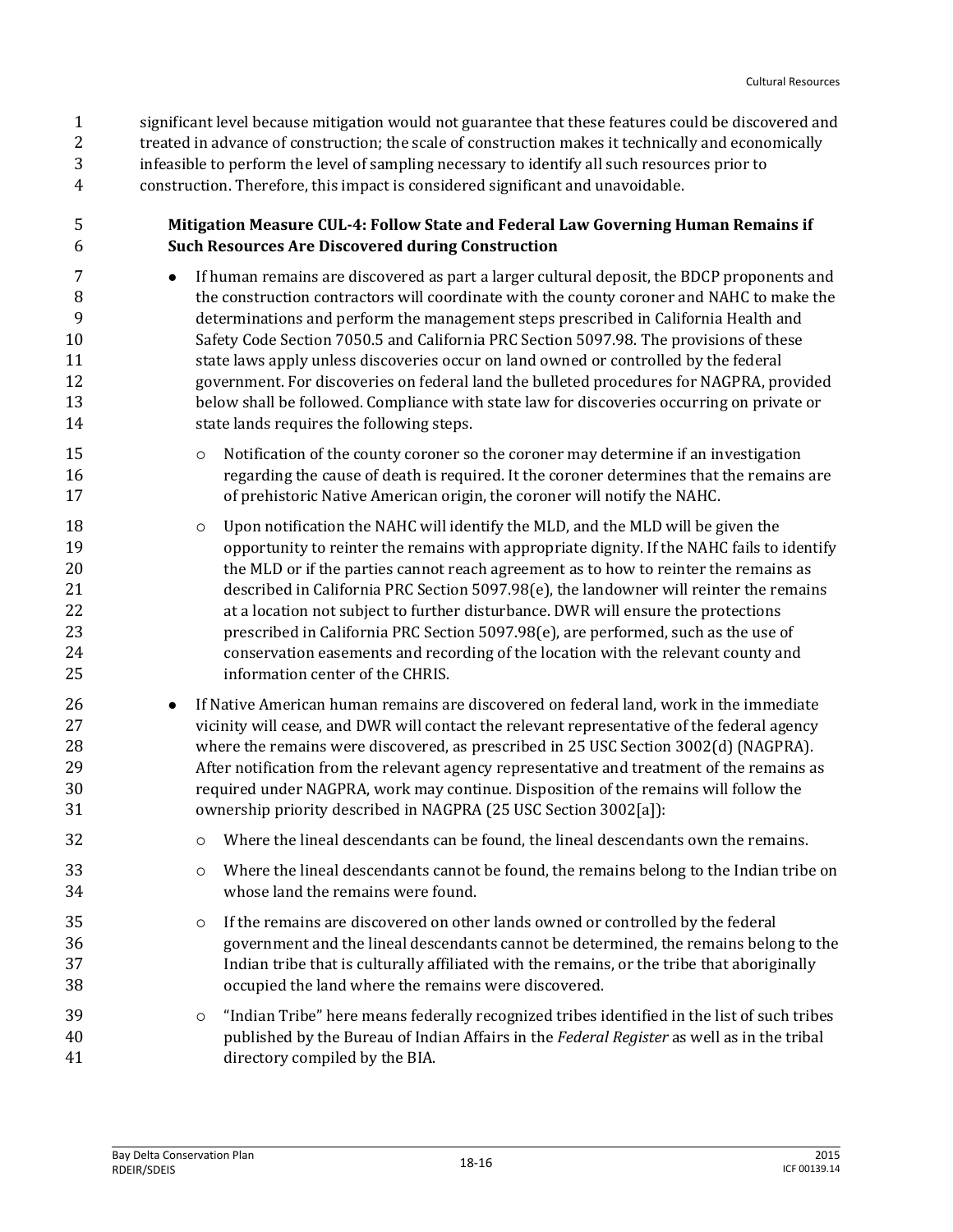The Bureau of Reclamation, U.S. Fish and Wildlife Service, National Marine Fisheries Service, and 2 the U.S. Army Corps of Engineers are entering into a Programmatic Agreement with the California State Historic Preservation Officer for the implementation of NHPA Section 106 for their undertakings associated with the BDCP. The effects of Federal undertakings (actions) on historic properties (eligible for or listed on the National Register of Historic Places) will be taken into account through the implementation of this programmatic agreement.

#### **Impact CUL-5: Direct and Indirect Effects on Eligible and Potentially Eligible Historic Architectural/Built-Environment Resources Resulting from Construction Activities**

 Built-environment resources that may be affected by this alternative include resources identified and evaluated in inventory efforts conducted for other projects and resources identified in surveys for the BDCP. Some of resources are considered historic properties for the purposes of this analysis because they meet the criteria in the NRHP regulations (36 CFR 60.4), as described below. For the similar reasons some are considered historical resources under CEQA. As identified in Appendix 14 18B, Table 18B-9, a total of  $\frac{18}{17}$  10 built-environment resources have the potential to be directly or

 indirectly affected by construction of this alternative. Some of these resources have multiple contributing elements, as described in Appendix 18B. The specific nature and location of the impact mechanism for each affected resource is also described in Table 18B-9. The affected resources have been evaluated for the NRHP and CRHR. The basis for the eligibility recommendations for each

resource is provided in Appendix 18B, in Section B.1.2, *Built Environment Resource Descriptions.*

#### **Discussion of Anticipated Effects on Identified and Accessible Resources**

 The construction of intakes, transmission lines, RTM spoil areas and other features would result in 22 direct and indirect effects on identified and eligible resources. The exact effect mechanism for each resource is described in Appendix 18B, in Table 18B-9. Facility redesign to avoid direct impacts on historic architectural resources is preferred as mitigation if possible. However, it is unlikely that all identified resources can be avoided because of the scale of the BDCP and the need to balance avoidance of other important environmental resources such as wetlands, natural communities, and special-status species habitat. These effects would materially impair the resources within the meaning of CEQA and result in adverse effects within the meaning of Section 106 because they would diminish the characteristics that convey the significance of the resources. Some direct demolition and indirect effects such as setting changes are likely to occur even with mitigation. Therefore, these effects would be adverse.

 *NEPA Effects:* This alternative would result in direct and indirect effects on NRHP and CRHR eligible built environment resources. These alterations may diminish the integrity of these resources. For these reasons this effect would be adverse.

 *CEQA Conclusion***:** Several identified historic-era built-environment resources have been identified 36 in the footprint of this alternative  $(18-17)$  individual resources, as described in Appendix 18B, Table 18B-9). These resources have been evaluated for the CRHR and qualify as historical resources under CEQA. Construction of conveyance facilities may require demolition of the historic built- environment resources. Construction may also result in permanent indirect effects such as changes to the setting. Direct demolition or changes to the setting would be material alterations because they would either remove the resource or alter the resource character, resulting in an inability of the resource to convey its significance. For these reasons this would be a significant effect. Mitigation 43 Measure CUL-5 described below may reduce these effects by implementing protective measures and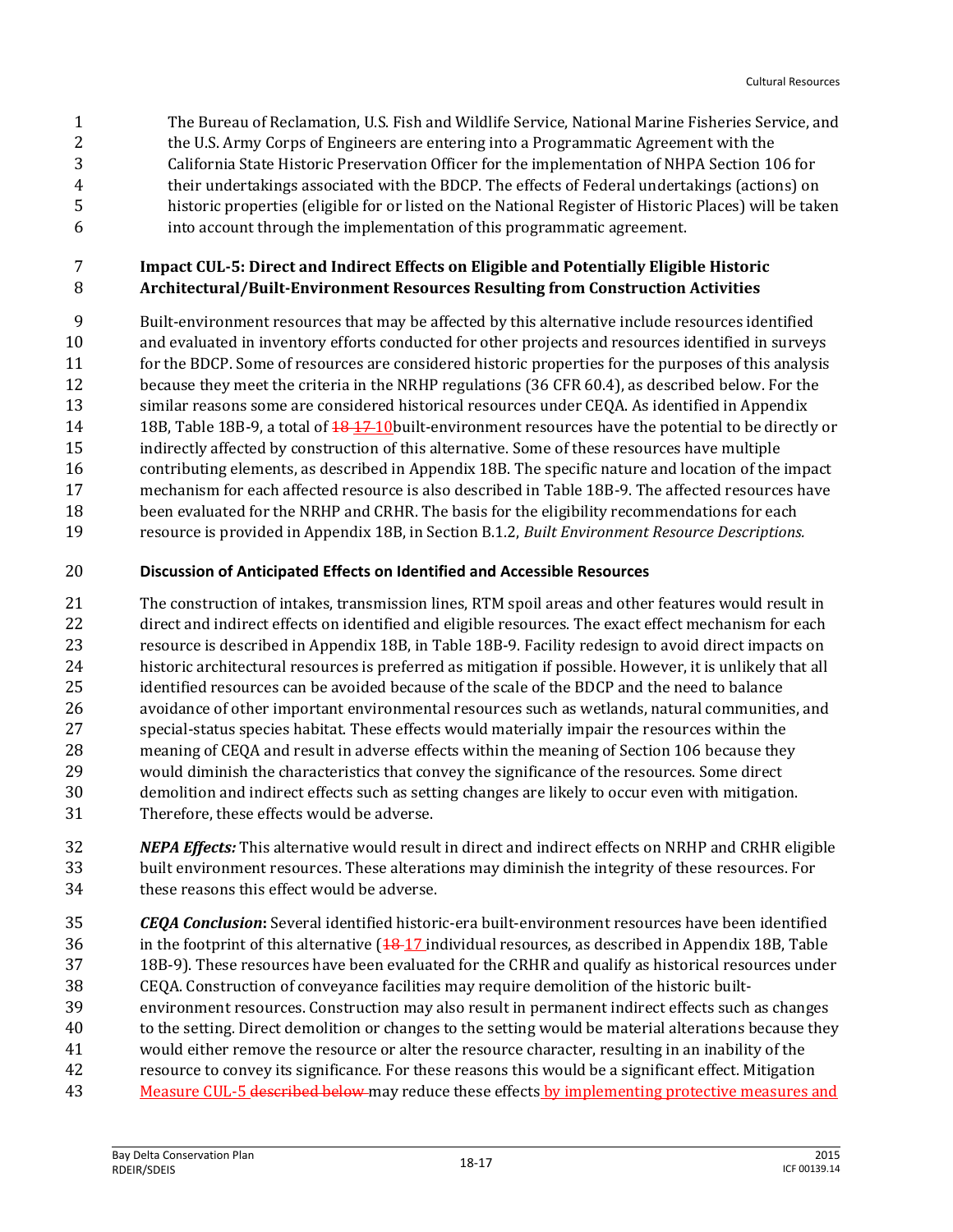- monitoring protocols for historic resources in close proximity to the project and capturing and
- preserving a description of the significant information and characteristics associated with directly
- 3 and adversely impacted resources, but cannot guarantee they that effects would be entirely avoided.
- The scale of the BDCP and the constraints imposed by other environmental resources make avoidance of all significant effects unlikely. For these reasons this impact remains significant and
- unavoidable even with implementation of the following mitigation measures.

#### **Mitigation Measure CUL-5: Consult with Relevant Parties, Prepare and implement Implement a Built Environment Treatment Plan**

- All mitigation will be undertaken by individuals who meet the Secretary of the Interior's professional qualifications and have demonstrable experience conducting the following recommended measures. In preparation of the built environment treatment measures relevant parties will be consulted. Such parties may include but are not limited to the SHPO, the ACHP, local historical societies, and other interested parties such as local preservation and community organizations. DWR will perform the following measures as part of mitigation and monitoring for compliance with CEQA. Appropriate federal agencies shall perform these measures as part of 16 their management responsibilities performed to satisfy Section 106 of the NHPA. Property specific mitigation is identified in Tables 18B-17 through 18B-31. Typical mitigation for affected and eligible properties consists of the following:
- A BETP will be prepared by an architectural historian with demonstrated experience preparing treatment for similar kinds of resources, and reviewed by relevant parties prior to any demolition or ground-disturbing activity for all built-environment resources subject to adverse 22 effects or significant impacts. Recommended property specific mitigation is identified in Tables 18B-17 through 18B-31 and shall be implemented in accordance with the specifics developed in 24 the BETP.
- The following protective measures and monitoring protocols will be implemented for historic resources in close proximity to the project but that are not anticipated to be directly affected by demolition or construction but which may be subject to direct effects such as vibration or inadvertent damage activities:
- HSR will be prepared for buildings and structures adjacent to the project for which detailed information is required to develop protection measures. These will be done for buildings and structures that appear to be in poor condition and, therefore, potentially sensitive to construction-related activities such as vibration. Preconstruction stabilization or temporary removal of these buildings may be necessary.
- Preconstruction condition assessments will be prepared for buildings and structures adjacent to the project that are stable, but could be unintentionally damaged during construction. Should there be any question as to whether or not the project caused damage, these condition assessments will provide confirmation of the preconstruction condition.
- Precautions to protect built resources from construction vehicles, debris and dust may include fencing or debris meshing. Temporary mothballing, and fire and intrusion protection may be needed if the buildings are unoccupied during construction.
- Protective measures will be field checked as needed during construction by a qualified architectural historian with demonstrated experience conducting monitoring of this nature. Vibration monitoring may be required for buildings determined to be susceptible to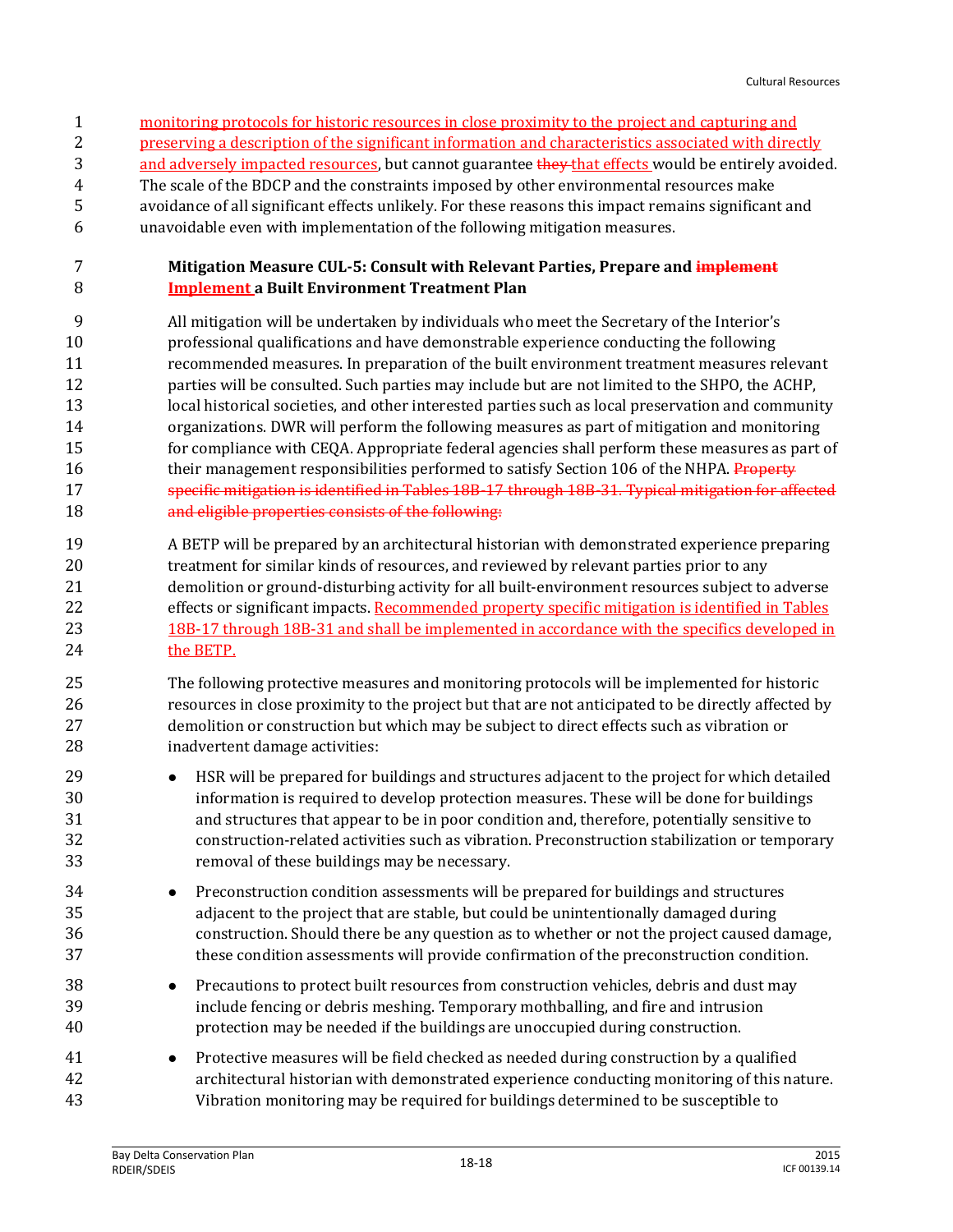| $\mathbf{1}$<br>$\boldsymbol{2}$                   | vibration damage that are in close proximity to construction activities or machinery that<br>cause vibration.                                                                                                                                                                                                                                                                                                                                                                                                                                                                                                                                                                                                                                                             |
|----------------------------------------------------|---------------------------------------------------------------------------------------------------------------------------------------------------------------------------------------------------------------------------------------------------------------------------------------------------------------------------------------------------------------------------------------------------------------------------------------------------------------------------------------------------------------------------------------------------------------------------------------------------------------------------------------------------------------------------------------------------------------------------------------------------------------------------|
| 3<br>$\overline{4}$                                | These measures are designed to avoid direct effects such as vibration that may result in<br>$\bullet$<br>structural damage or inadvertent direct effects such as demolition.                                                                                                                                                                                                                                                                                                                                                                                                                                                                                                                                                                                              |
| 5                                                  | Redesign of relevant facilities will be used to avoid destruction or damage where feasible.<br>٠                                                                                                                                                                                                                                                                                                                                                                                                                                                                                                                                                                                                                                                                          |
| 6<br>7<br>8                                        | For built resources that will be directly and adversely impacted, the BETP will specify resource-<br>specific treatment measures such as, but not limited to the following examples of treatments<br>used to minimize effects on built-environment resources mitigation typically includes:                                                                                                                                                                                                                                                                                                                                                                                                                                                                               |
| 9<br>10<br>11<br>12<br>13<br>14                    | HABS records documentation will be prepared for CRHR and NRHP-eligible historic<br>$\bullet$<br>buildings and structures that will be demolished (National Park Service 2000). These<br>reports will include written and photographic documentation of the significant and<br>character-defining features of these properties. These reports will minimize the adverse<br>effect by capturing and preserving a description of the significant information and<br>characteristics associated with the resource.                                                                                                                                                                                                                                                            |
| 15<br>16<br>17<br>18<br>19<br>20<br>21<br>22<br>23 | All In recent years, the National Park Service and National Archives have issued<br>directives indicating that they will not accept formal submissions under the HABS<br>program unless the resource being documented is a rare, unusual, or exceptionally high-<br>quality example of its type, due to the huge volume of submissions generated by<br>environmental mitigation requirements. The BETP will indicate whether the HABS<br>documentation will be formally submitted to the National Park Service for review and<br>approval, based on a consideration of the rarity or caliber of the resource being<br>mitigated, or instead will be prepared informally for distribution to local repositories or<br>for re-use for interpretive or educational programs. |
| 24<br>25<br>26<br>27<br>28<br>29<br>30<br>31       | For formal HABS documentation, reports are subject to review and approval by the<br>$\circ$<br>National Park Service. Following approval, the BDCP lead agencies will produce<br>sufficient copies for distribution to identified repositories identified in the BETP,<br>including the Library of Congress, the California State Library, the University of<br>California Water Resources Center Archives, and any local repositories, as appropriate<br>and agreed upon with the SHPO and interested parties. Distribution will further enhance<br>the mitigation of the adverse effect because it will ensure that the significance is<br>retained and conveyed to a wide audience.                                                                                    |
| 32<br>33<br>34<br>35<br>36<br>37<br>38             | For informal HABS documentation, report contents may be prepared in high-resolution<br>$\circ$<br>digital format, rather than being produced to the high archival standards required by<br>the National Park Service for formal submissions. The BDCP ILead aAgencies will<br>produce sufficient copies for distribution to repositories identified in the BETP, which<br>may include the California State Library, the University of California Water Resources<br>Center Archives, and any local repositories, as appropriate and agreed upon with the<br>SHPO and interested parties.                                                                                                                                                                                  |
| 39<br>40<br>41<br>42<br>43<br>44                   | As applicable, HALS records and HAER documents will be prepared for historic water-<br>associated resources (National Park Service 2005). The levees and other CRHR and NRHP-<br>eligible linear historic features will be recorded following HAER guidelines. Additionally the<br>settings will be recorded following HALS guidelines. These reports will include written and<br>photographic documentation of the significant and character-defining features of these<br>properties. The HALS and HAER reports will minimize the adverse effect by capturing and                                                                                                                                                                                                       |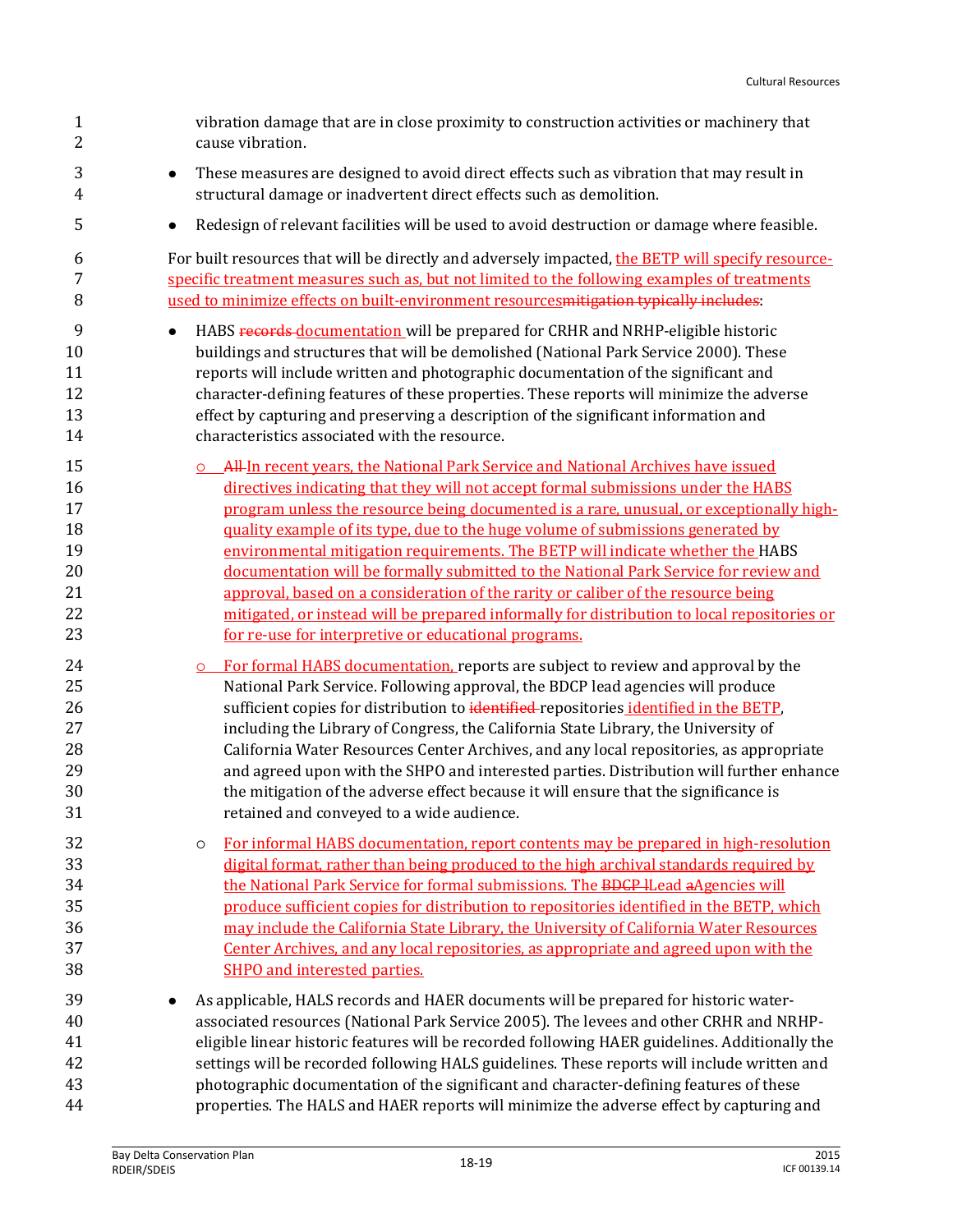| $\mathbf{1}$                                             | retaining a description of the significant engineering and design information associated with                                                                                                                                                                                                                                                                                                                                                                                                                                                                                                                                                                                                                                                                                                     |
|----------------------------------------------------------|---------------------------------------------------------------------------------------------------------------------------------------------------------------------------------------------------------------------------------------------------------------------------------------------------------------------------------------------------------------------------------------------------------------------------------------------------------------------------------------------------------------------------------------------------------------------------------------------------------------------------------------------------------------------------------------------------------------------------------------------------------------------------------------------------|
| $\overline{2}$                                           | the resource.                                                                                                                                                                                                                                                                                                                                                                                                                                                                                                                                                                                                                                                                                                                                                                                     |
| 3<br>$\overline{4}$<br>5<br>6<br>7<br>8<br>9<br>10<br>11 | In recent years, the National Park Service and National Archives have issued directives<br>$\circ$<br>indicating that they will not accept formal submissions under the HALS and HAER<br>programs unless the resource being documented is a rare, unusual, or exceptionally<br>high-quality example of its type, due to the huge volume of submissions generated by<br>environmental mitigation requirements. The BETP will indicate whether the HALS or<br>HAER documentation will be formally submitted to the National Park Service for review<br>and approval, based on a consideration of the rarity or caliber of the resource being<br>mitigated, or instead will be prepared informally for distribution to local repositories or<br>for re-use for interpretive or educational programs. |
| 12                                                       | All-Formal HALS/HAER reports-submissions are subject to review and approval by the                                                                                                                                                                                                                                                                                                                                                                                                                                                                                                                                                                                                                                                                                                                |
| 13                                                       | National Park Service. Following approval, the BDCP lead agencies will produce                                                                                                                                                                                                                                                                                                                                                                                                                                                                                                                                                                                                                                                                                                                    |
| 14                                                       | sufficient copies for distribution to identified-repositories identified in the BETP,                                                                                                                                                                                                                                                                                                                                                                                                                                                                                                                                                                                                                                                                                                             |
| 15                                                       | including the Library of Congress, the California State Library, the University of                                                                                                                                                                                                                                                                                                                                                                                                                                                                                                                                                                                                                                                                                                                |
| 16                                                       | California Water Resources Center Archives, and any local repositories, as appropriate                                                                                                                                                                                                                                                                                                                                                                                                                                                                                                                                                                                                                                                                                                            |
| 17                                                       | and agreed upon with the SHPO and interested parties. Distribution will further enhance                                                                                                                                                                                                                                                                                                                                                                                                                                                                                                                                                                                                                                                                                                           |
| 18                                                       | the mitigation of the adverse effect because it will ensure that the significance is                                                                                                                                                                                                                                                                                                                                                                                                                                                                                                                                                                                                                                                                                                              |
| 19                                                       | retained and conveyed to a wide audience.                                                                                                                                                                                                                                                                                                                                                                                                                                                                                                                                                                                                                                                                                                                                                         |
| 20<br>21<br>22<br>23<br>24<br>25<br>26                   | For informal HALS/HAER documentation, report contents may be prepared in high-<br>$\circ$<br>resolution digital format, rather than being produced to the high archival standards<br>required by the National Park Service for formal submissions. The BDCP ILead<br>aAgencies will produce sufficient copies for distribution to repositories identified in the<br>BETP, which may include the California State Library, the University of California Water<br>Resources Center Archives, and any local repositories, as appropriate and agreed upon<br>with the SHPO and interested parties.                                                                                                                                                                                                    |
| 27                                                       | Preparation of interpretive or educational media such as displays in public spaces, print                                                                                                                                                                                                                                                                                                                                                                                                                                                                                                                                                                                                                                                                                                         |
| 28                                                       | materials, or websites. Interpretive and educational media may incorporate written,                                                                                                                                                                                                                                                                                                                                                                                                                                                                                                                                                                                                                                                                                                               |
| 29                                                       | photographic, and archival documentation, such as those compiled for informal                                                                                                                                                                                                                                                                                                                                                                                                                                                                                                                                                                                                                                                                                                                     |
| 30                                                       | HABS/HAER/HALS reports), oral history interviews, video, or animation to tell the story of                                                                                                                                                                                                                                                                                                                                                                                                                                                                                                                                                                                                                                                                                                        |
| 31                                                       | the heritage represented by the impacted resource. Interpretive media is an appropriate                                                                                                                                                                                                                                                                                                                                                                                                                                                                                                                                                                                                                                                                                                           |
| 32                                                       | mitigation for resources that are CRHR- or NRHP-eligible because they are associated with                                                                                                                                                                                                                                                                                                                                                                                                                                                                                                                                                                                                                                                                                                         |
| 33                                                       | events that have made a significant contribution to the broad patterns of California's history                                                                                                                                                                                                                                                                                                                                                                                                                                                                                                                                                                                                                                                                                                    |
| 34                                                       | and cultural heritage or that are associated with persons important in our past.                                                                                                                                                                                                                                                                                                                                                                                                                                                                                                                                                                                                                                                                                                                  |
| 35                                                       | Salvage of materials will be performed to the extent feasible to enable the restoration of                                                                                                                                                                                                                                                                                                                                                                                                                                                                                                                                                                                                                                                                                                        |
| 36                                                       | similar buildings, structures, or water-conveyance features outside of the area of direct                                                                                                                                                                                                                                                                                                                                                                                                                                                                                                                                                                                                                                                                                                         |
| 37                                                       | impact. Salvage will further minimize adverse effects by using salvaged materials to ensure                                                                                                                                                                                                                                                                                                                                                                                                                                                                                                                                                                                                                                                                                                       |
| 38                                                       | that similar resources are restored and maintained in manner that will ensure the                                                                                                                                                                                                                                                                                                                                                                                                                                                                                                                                                                                                                                                                                                                 |
| 39                                                       | significance of the resource is preserved.                                                                                                                                                                                                                                                                                                                                                                                                                                                                                                                                                                                                                                                                                                                                                        |
| 40                                                       | Relocation of historic buildings that would otherwise be demolished.                                                                                                                                                                                                                                                                                                                                                                                                                                                                                                                                                                                                                                                                                                                              |
| 41                                                       | Following the Secretary of the Interior's standards to restore built resources outside of the                                                                                                                                                                                                                                                                                                                                                                                                                                                                                                                                                                                                                                                                                                     |
| 42                                                       | area of direct effect that are of the same type as resources that will be demolished by the                                                                                                                                                                                                                                                                                                                                                                                                                                                                                                                                                                                                                                                                                                       |
| 43                                                       | BDCP.                                                                                                                                                                                                                                                                                                                                                                                                                                                                                                                                                                                                                                                                                                                                                                                             |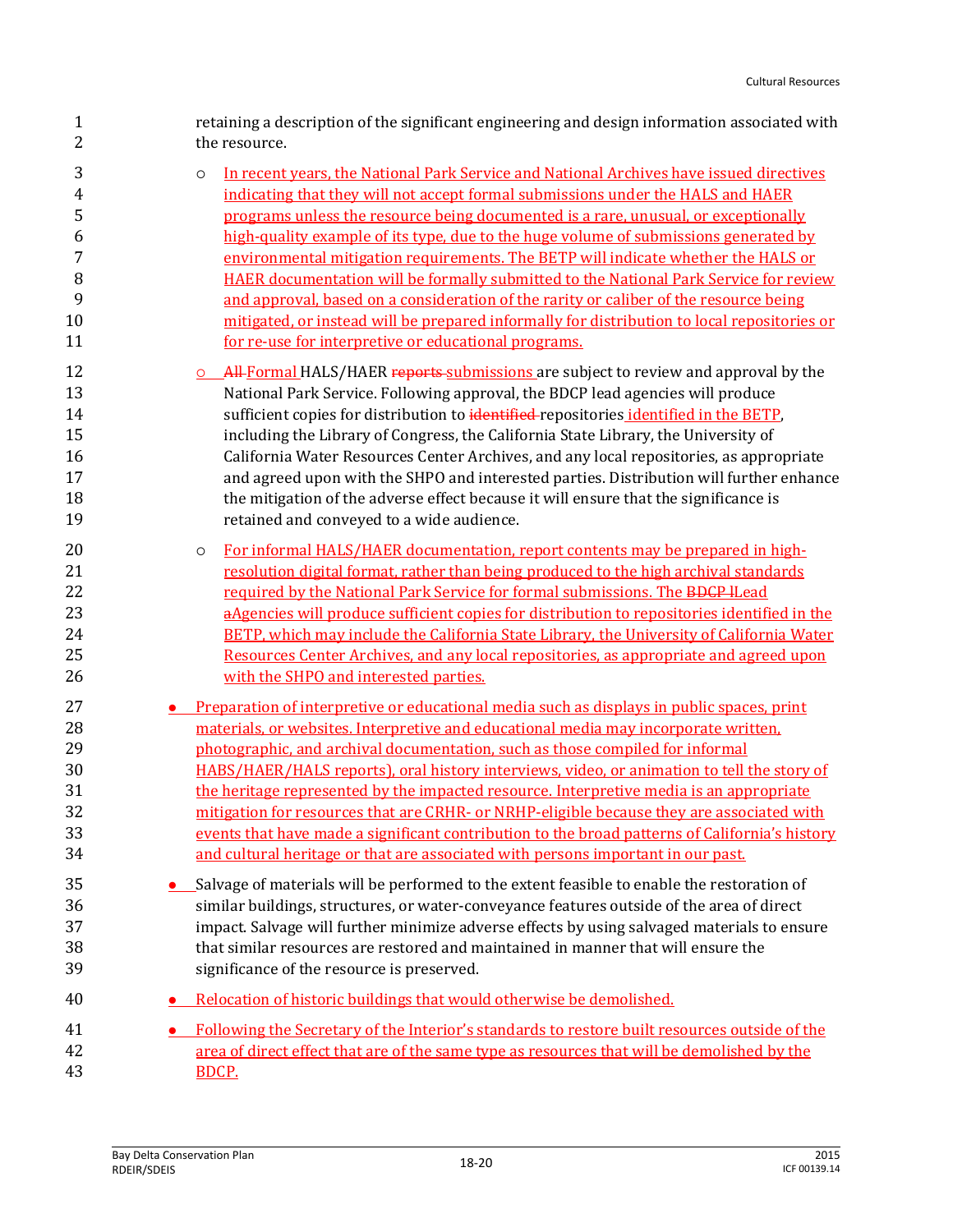- **Other appropriate treatment methods that are identified in relation to particular resources** 2 that are affected. The Bureau of Reclamation, U.S. Fish and Wildlife Service, National Marine Fisheries Service, and the U.S. Army Corps of Engineers are entering into a Programmatic Agreement with the California State Historic Preservation Officer for the implementation of NHPA Section 106 for
- their undertakings associated with the BDCP. The effects of Federal undertakings (actions) on historic properties (eligible for or listed on the National Register of Historic Places) will be taken into account through the implementation of this programmatic agreement.

#### **Impact CUL-6: Direct and Indirect Effects on Unidentified and Unevaluated Historic Architectural/Built-Environment Resources Resulting from Construction Activities**

- Because DWR does not have legal access to the majority of the footprint for this alternative, inventory efforts in the entire footprint have not been completed. Nonetheless, the intensity of activity in the Delta region during the historic era and a review of available data such as aerial photographs suggest that numerous additional resources occur in the footprint that have not been identified or which cannot currently be accessed and evaluated.
- Review of available data such as aerial photographs, historic topographic maps, and assessors' records also indicates that many of these inaccessible properties are 45 years of age or older and have the potential to be eligible historic resources. Approximately 37 unevaluated built- environment resources have been identified that may be subject to direct or indirect effects as a result of the construction of this alternative (ICF 2013, see tables of inaccessible properties and associated maps, one inaccessible property was determined NRHP-eligible and is not counted here but included under CUL-5 for this alternative). Many of these resources are likely to be significant because they may be associated with the important historical themes described above in Section 18.1.6, *Historic-Era Setting*. In addition, such resources may be associated with historically significant persons, or may represent significant artistic values. Thus the resources may have significance under both CEQA (State CEQA Guidelines Section 15064.5[a][3]) and the NRHP (30 CFR 60.4). In addition, because many of the historic-era structures in the Delta region are intact, and retain their rural agricultural setting, many of these resources are likely to have integrity within the meaning of CEQA and the NRHP (14 CCR Section 4852[c], 30 CFR 60.4). Because many unidentified resources are likely to have significance and integrity, they may qualify as historical resources under CEQA and historic properties under Section 106 of the NHPA.

#### **Anticipated Effects**

- Construction may result in direct demolition of these resources, damage through vibration, or indirect effects such as changes to the setting. While mitigation is available to reduce these effects, this mitigation cannot guarantee that all effects would be avoided because mitigation cannot guarantee that eligible resources would be avoided and that adverse changes to the setting would not occur. The scale of the BDCP and other design constraints, such as the presence of other important environmental resources, makes avoidance of all direct and indirect effects unlikely. Therefore, this effect would be adverse.
- Traditional cultural properties may also occur within the footprint of this alternative. These resources consist of built environment features or activity areas that are important in the cultural life of a living community. Examples of such resources include local gathering halls and Native
- American traditional activity areas. Where these resources have both integrity of condition and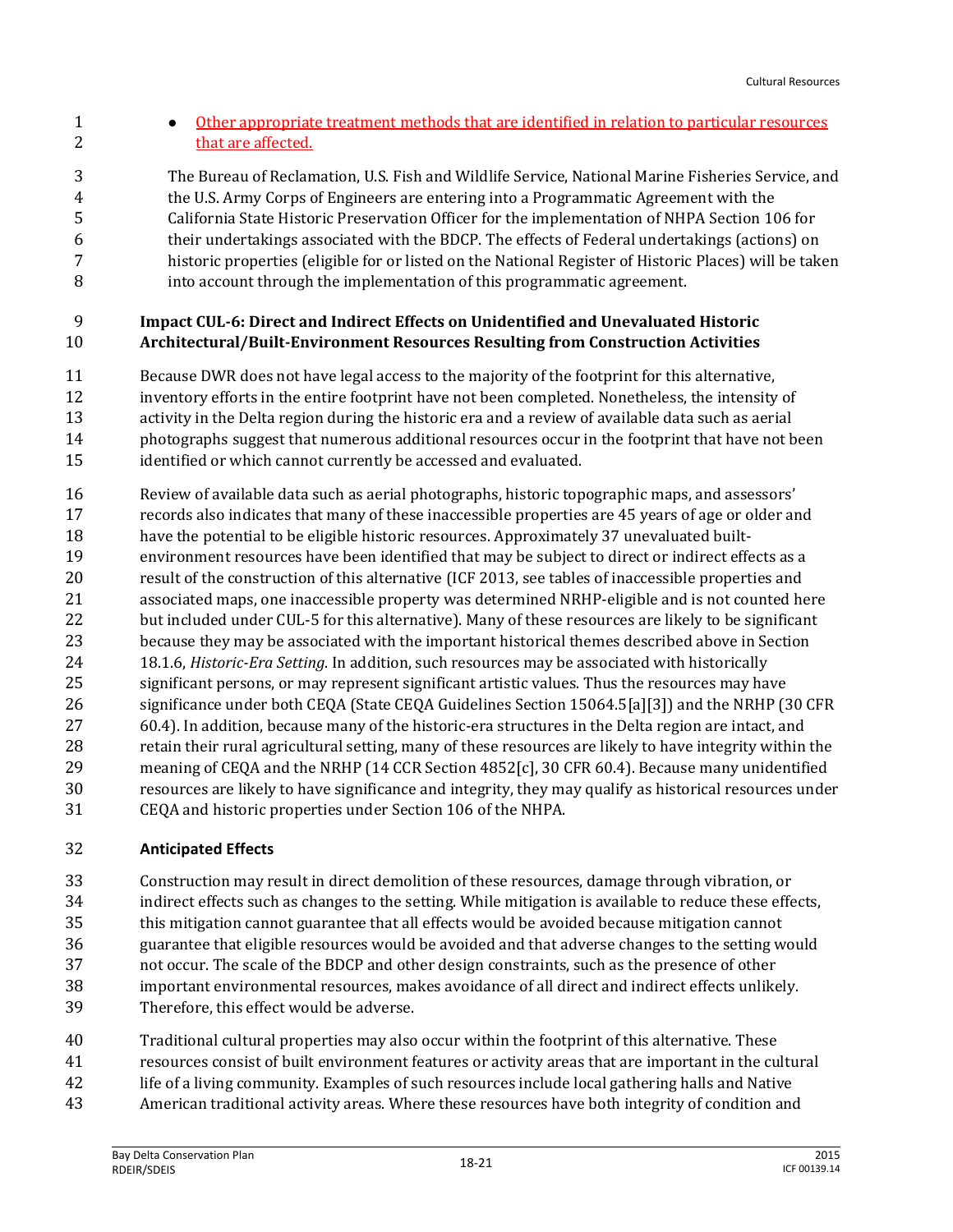- integrity of relationship, and meet the criteria for listing in the NRHP, they can qualify as historic properties (National Park Service 1998:11–12). Resources that are NRHP-eligible would also be historical resources under CEQA (California PRC Section 5024.1[d][1]) Construction has the potential to directly or indirectly damage built-environment resources through demolition or introduction of new inconsistent features into the setting. These changes would impair the ability of the resources to convey their significance because the character defining elements or setting of the resource would be lost. Therefore, impacts on these resources may be adverse.
- *NEPA Effects*: This alternative may result in direct modification or indirect changes to the setting for inaccessible and NRHP and CRHR-eligible resources. These changes may diminish the integrity of these resources. For these reasons, this effect would be adverse.
- *CEQA Conclusion***:** The study area is sensitive for built-environment resources that have not yet been recorded and evaluated because the majority of the area is legally inaccessible. Inventory efforts have not gathered complete information in these inaccessible areas. Many of these resources are likely to be associated with important historical themes or persons, or possess high creative values; therefore, they are likely to have significance under CEQA and the NHPA. Because many of these resources remain intact and retain their rural agricultural setting they are also likely to have integrity under CEQA and the NHPA. Therefore, many are likely to qualify as historic properties or historical resources under the NHPA and CEQA. Construction of conveyance facilities may require demolition of the historic built-environment resources. Construction may also result in permanent indirect effects such as changes to the setting. Direct demolition or changes to the setting would be material alterations because they would either remove the resource or alter the resource character, resulting in an inability of the resource to convey its significance. For these reasons this would be a 23 significant effect. Mitigation Measure CUL-6 described below may reduce these effects by ensuring 24 that previously inaccessible properties are properly inventoried so that impacts can be avoided to 25 the extend possible, but cannot guarantee they would be entirely avoided. However, The scale of 26 the BDCP and the constraints imposed by other environmental resources make avoidance of all significant effects unlikely. For these reasons this impact remains significant and unavoidable even with implementation of the following mitigation measures.

#### **Mitigation Measure CUL-6: Conduct a Survey of Inaccessible Properties to Assess Eligibility, Determine if These Properties Will Be Adversely Impacted by the Project, and Develop Treatment to Resolve or Mitigate Adverse Impacts**

 Because DWR does not have legal access to the majority of the footprint for this alternative, a built resources inventory has not been completed for the entire footprint for this alternative. Prior to construction, the BDCP proponents will ensure that an inventory and evaluation report is completed within all areas where effects on built resources may occur. This subsequent survey will be conducted in a manner consistent with the May–June 2012 survey.

- **The scope of the inventory will include the entire area where effects may occur that were**  inaccessible or partially inaccessible in the first survey efforts. Such effects consist of direct disturbance, damage through vibration, or changes to the setting.
- The work will be led or supervised by architectural historians that meet the Secretary of the Department of the Interior's professional qualification standards provided in 36 CFR 61.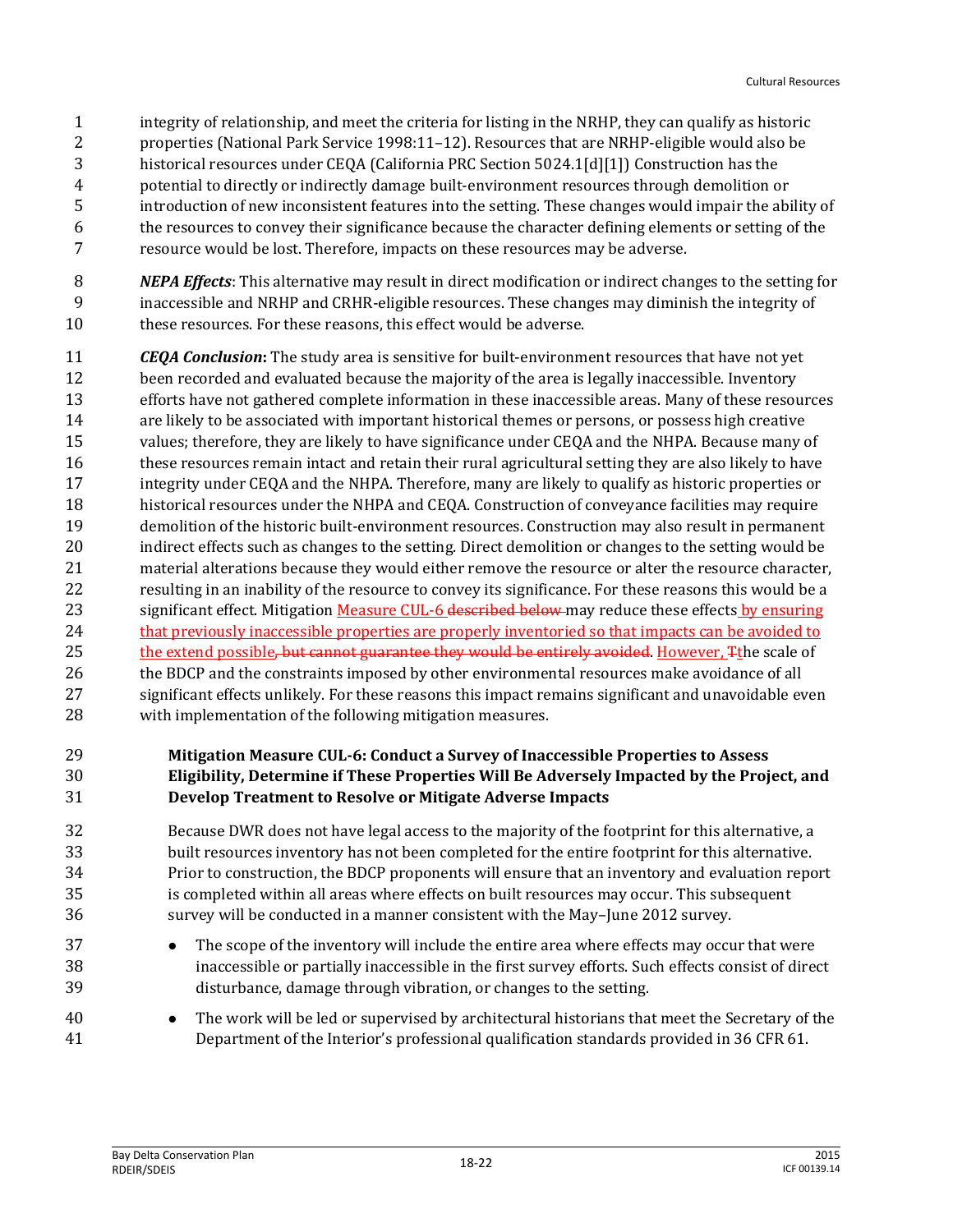| $\mathbf{1}$<br>$\overline{\mathbf{c}}$<br>3 | Inventory methods and evaluation will include pedestrian surveys, photographic<br>documentation, historical research using both primary and secondary sources, and<br>interviews and oral histories.                                                                                                                                                                                                                                                                                                                                                                                                                   |
|----------------------------------------------|------------------------------------------------------------------------------------------------------------------------------------------------------------------------------------------------------------------------------------------------------------------------------------------------------------------------------------------------------------------------------------------------------------------------------------------------------------------------------------------------------------------------------------------------------------------------------------------------------------------------|
| 4<br>5<br>6                                  | Newly identified resources will be mapped and described on forms provided by the DPR.<br>$\bullet$<br>Mapping will be performed by recording data points with GPS hardware that can be<br>imported and managed digitally.                                                                                                                                                                                                                                                                                                                                                                                              |
| 7<br>8                                       | For all identified resources, DWR will evaluate the resources to determine if they are any of<br>$\bullet$<br>the following.                                                                                                                                                                                                                                                                                                                                                                                                                                                                                           |
| 9                                            | Historical resources (State CEQA Guidelines Section 15064.5[a])<br>$\circ$                                                                                                                                                                                                                                                                                                                                                                                                                                                                                                                                             |
| 10                                           | Significant historic resources under CEQA (California PRC Section 21084.1)<br>$\circ$                                                                                                                                                                                                                                                                                                                                                                                                                                                                                                                                  |
| 11                                           | Historic properties (36 CFR 60.4)<br>$\circ$                                                                                                                                                                                                                                                                                                                                                                                                                                                                                                                                                                           |
| 12                                           | Eligible for local registers<br>$\circ$                                                                                                                                                                                                                                                                                                                                                                                                                                                                                                                                                                                |
| 13<br>14<br>15<br>16                         | The recorded resources and the resource evaluations will be summarized in an inventory<br>report. In the inventory report, DWR will also determine if individual resources qualifying as<br>historical resources or historic properties will be subject to significant effects. DWR will<br>make such a finding if the BDCP would result in the following.                                                                                                                                                                                                                                                             |
| 17<br>18                                     | Demolish or materially alter the qualities that make the resource eligible for listing in<br>$\circ$<br>the CRHR (State CEQA Guidelines Section 15064.5[b][2][A],[C]).                                                                                                                                                                                                                                                                                                                                                                                                                                                 |
| 19<br>20<br>21<br>22<br>23                   | Demolish or materially alter the qualities that justify the inclusion of the resource on a<br>$\circ$<br>local register or its identification in an historical resources survey meeting the<br>requirements of California PRC Section 5024.1(g), unless DWR establishes by a<br>preponderance of evidence that the resource is not historically or culturally significant<br>[State CEQA Guidelines Section 15064.5[b][2][B]).                                                                                                                                                                                         |
| 24<br>25                                     | Alter, directly or indirectly, the qualities that make a resource eligible for listing in the<br>$\circ$<br>NRHP (36 CFR 800.5[a][1]).                                                                                                                                                                                                                                                                                                                                                                                                                                                                                 |
| 26<br>27                                     | Cause a substantial adverse change in the significance of an historical resource<br>$\circ$<br>(California PRC Section 21084.1).                                                                                                                                                                                                                                                                                                                                                                                                                                                                                       |
| 28<br>29<br>30<br>31<br>32<br>33             | Where built-environment resources that are listed or qualify for listing in the CRHR or NRHP, or<br>that have been designated as locally significant, or are otherwise identified by DWR as historical<br>resources will be subject to significant effects, DWR will prepare a BETP. The treatment plan will<br>provide detailed descriptions of treatment measures that will be implemented to avoid, protect,<br>minimize, and mitigate adverse effects on historic properties in accordance with the Secretary of<br>the Interior's Standards for the Treatment of Historic Properties (36 CFR 68) and the National |
| 34                                           | Park Service's Guidelines for the Treatment of Cultural Landscapes. The treatment plan will                                                                                                                                                                                                                                                                                                                                                                                                                                                                                                                            |
| 35                                           | describe work to be done prior to, during, and after construction.                                                                                                                                                                                                                                                                                                                                                                                                                                                                                                                                                     |
| 36<br>37                                     | Where feasible, in light of costs, logistics, technological and environmental considerations,<br>and the extent to which avoidance is consistent with the objectives of the project, DWR will                                                                                                                                                                                                                                                                                                                                                                                                                          |
| 38                                           | first seek to avoid demolition or materially altering the historical resource by avoidance                                                                                                                                                                                                                                                                                                                                                                                                                                                                                                                             |
| 39                                           | measures, such as the following.                                                                                                                                                                                                                                                                                                                                                                                                                                                                                                                                                                                       |
| 40<br>41                                     | Construction condition assessments or HSRs of properties adjacent to construction to<br>$\circ$<br>determine if these properties are at risk of being damaged.                                                                                                                                                                                                                                                                                                                                                                                                                                                         |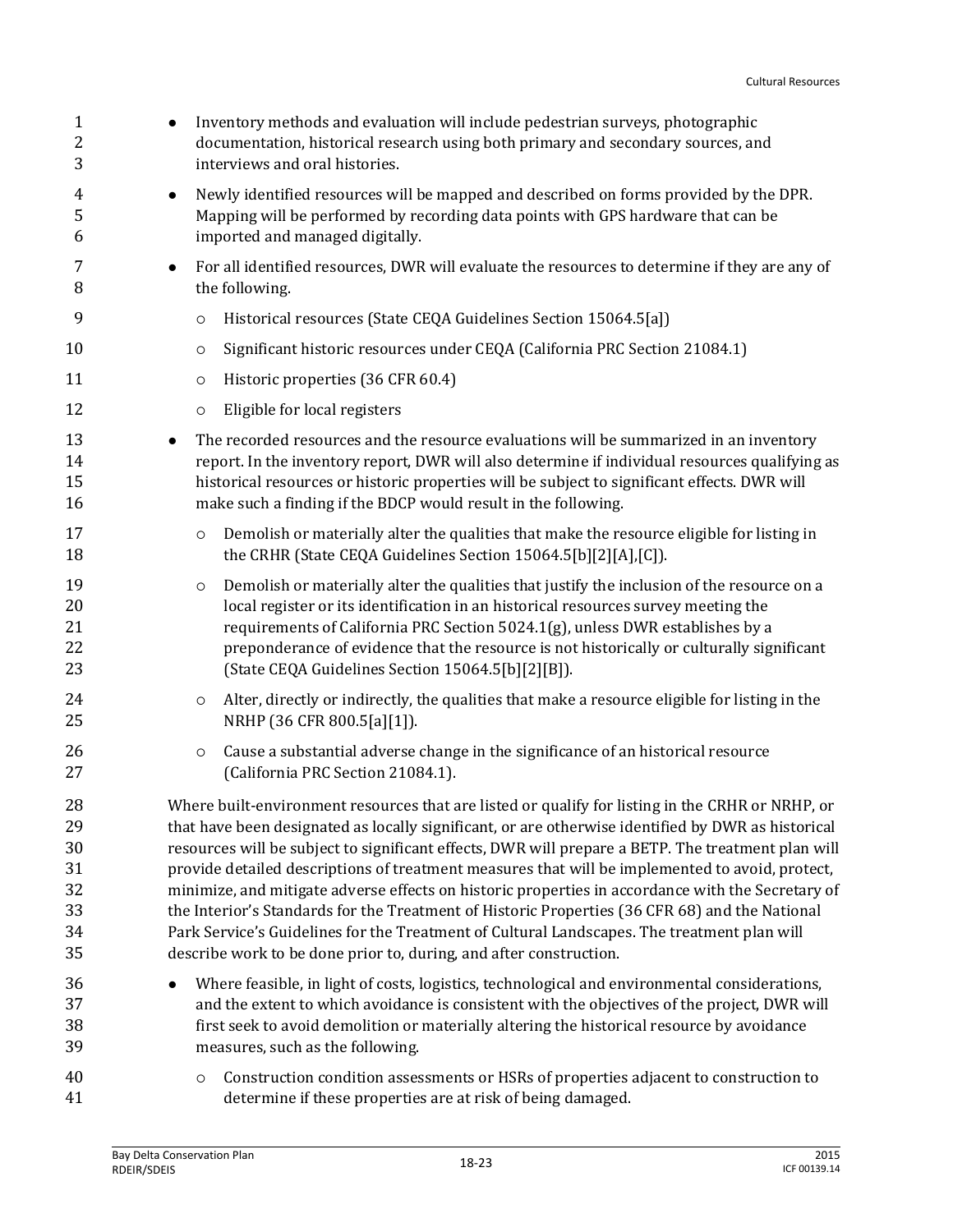| $\mathbf{1}$                     |           | O       | Redesign of relevant facilities to avoid destruction or damage.                                                                                                                                                                                                                                                                                                                                                                                                                                                                                                                  |
|----------------------------------|-----------|---------|----------------------------------------------------------------------------------------------------------------------------------------------------------------------------------------------------------------------------------------------------------------------------------------------------------------------------------------------------------------------------------------------------------------------------------------------------------------------------------------------------------------------------------------------------------------------------------|
| 2                                |           | O       | Determination of tolerable levels of construction vibration                                                                                                                                                                                                                                                                                                                                                                                                                                                                                                                      |
| 3<br>4                           |           | $\circ$ | Stabilization design and implementation to ensure fragile built resources are not<br>damaged by construction activities                                                                                                                                                                                                                                                                                                                                                                                                                                                          |
| 5                                |           | O       | Temporarily moving built resources, or other measures determined appropriate.                                                                                                                                                                                                                                                                                                                                                                                                                                                                                                    |
| 6<br>7<br>8                      | $\bullet$ |         | If avoidance is not feasible, DWR will implement treatment measures such as, but not<br>limited to the following examples of treatments used to minimize effects on built-<br>environment resources.                                                                                                                                                                                                                                                                                                                                                                             |
| 9<br>10                          |           | O       | Redesign of relevant facilities to minimize the scale or extent of damage to eligible or<br>listed built resources.                                                                                                                                                                                                                                                                                                                                                                                                                                                              |
| 11<br>12                         |           | $\circ$ | Design standards to minimize the visual impact and to ensure context-appropriate<br>design.                                                                                                                                                                                                                                                                                                                                                                                                                                                                                      |
| 13<br>14<br>15<br>16             |           | O       | Complete documentation in accordance with HABS/HAER/HALS programs, including<br>written and photographic documentation of the significant qualities of the CRHR and<br>NRHP listed and determined eligible districts or individually eligible resources (where<br>resources cannot be avoided).                                                                                                                                                                                                                                                                                  |
| 17                               |           | $\circ$ | Relocation of historic buildings that would otherwise be demolished.                                                                                                                                                                                                                                                                                                                                                                                                                                                                                                             |
| 18<br>19<br>20                   |           | O       | Following the Secretary of the Interior's standards to restore built resources outside of<br>the area of direct effect that are of the same type as resources that will be demolished by<br>the BDCP.                                                                                                                                                                                                                                                                                                                                                                            |
| 21<br>22                         |           | $\circ$ | Other appropriate treatment methods that are identified in relation to particular<br>resources that are affected.                                                                                                                                                                                                                                                                                                                                                                                                                                                                |
| 23<br>24<br>25<br>26<br>27<br>28 |           |         | The Bureau of Reclamation, U.S. Fish and Wildlife Service, National Marine Fisheries Service, and<br>the U.S. Army Corps of Engineers are entering into a Programmatic Agreement with the<br>California State Historic Preservation Officer for the implementation of NHPA Section 106 for<br>their undertakings associated with the BDCP. The effects of Federal undertakings (actions) on<br>historic properties (eligible for or listed on the National Register of Historic Places) will be taken<br>into account through the implementation of this programmatic agreement. |
| 29                               |           |         | <b>Impact CUL-7: Effects of Other Conservation Measures on Cultural Resources</b>                                                                                                                                                                                                                                                                                                                                                                                                                                                                                                |
| 30<br>31<br>32<br>33<br>34       |           |         | This impact describes the potential effects of other conservation measures at a program level of<br>detail, with the exception of CM1 Water Facilities and Operation. The following conservation<br>measures would not result in impacts on cultural resources because they consist of changes to<br>existing activities, or planning and regulatory actions that do not have the potential to result in<br>ground-disturbing work with effects on cultural resources.                                                                                                           |
| 35                               |           |         | <b>CM11: Natural Communities Enhancement and Management</b>                                                                                                                                                                                                                                                                                                                                                                                                                                                                                                                      |
| 36                               |           |         | <b>CM12: Methylmercury Management</b>                                                                                                                                                                                                                                                                                                                                                                                                                                                                                                                                            |
| 37                               |           |         | CM13: Invasive Aquatic Vegetation Control                                                                                                                                                                                                                                                                                                                                                                                                                                                                                                                                        |
| 38                               |           |         | CM14: Stockton Deep Water Ship Channel Dissolved Oxygen Levels                                                                                                                                                                                                                                                                                                                                                                                                                                                                                                                   |
| 39                               |           |         | <b>CM15</b> : Predator Control                                                                                                                                                                                                                                                                                                                                                                                                                                                                                                                                                   |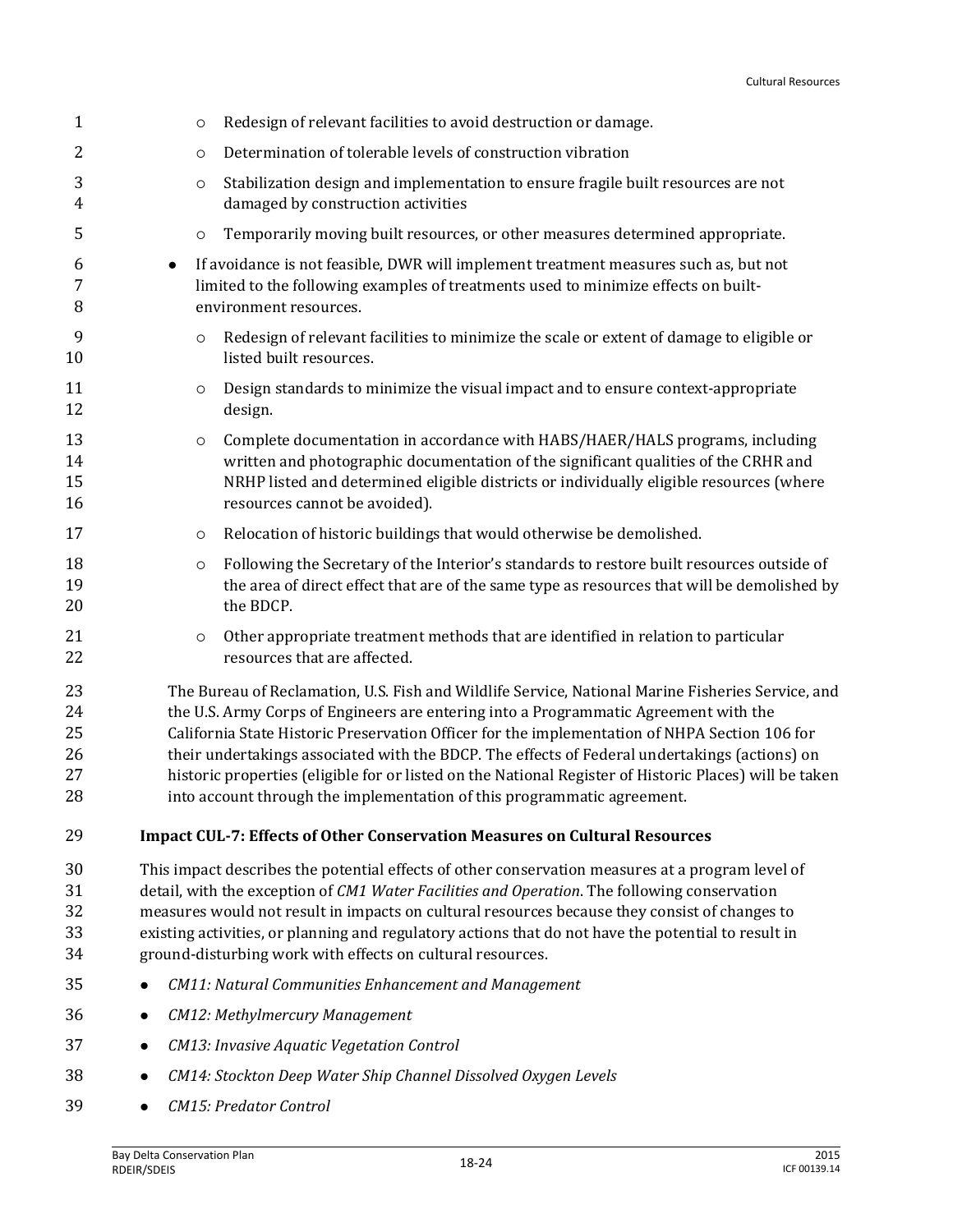- *CM16: Nonphysical Fish Barriers*
- *CM17: Illegal Harvest Reduction*
- *CM19: Urban Stormwater Treatment*
- *CM20: Recreational Users Invasive Species Program*
- *CM21: Nonproject Diversions*
- *CM22: Avoidance and Minimization Measures*

 Implementation of the remaining conservation measures could result in effects on prehistoric and historic archaeological resources, as well as TCPs and the built environment because the scope of conservation actions includes large areas of land, and the areas identified for potential restoration or other conservation actions are sensitive for cultural resources, including prehistoric and historic archaeological sites as well as human remains, architectural resources, and rural historic landscapes. Specific conservation actions that would result in foreseeable ground-disturbing work 13 that could alter or impair the significance of NRHP-, CRHR-, or local registry-eligible cultural resources are listed below.

- *CM2: Yolo Bypass Fisheries Enhancement*
- *CM3: Natural Communities Protection and Restoration*
- *CM4: Tidal Natural Communities Restoration*
- *CM5: Seasonally Inundated Floodplain Restoration*
- *CM6: Channel Margin Enhancement*
- *CM7: Riparian Natural Community Restoration*
- *CM8: Grassland Natural Community Restoration*
- *CM9: Vernal Pool Complex Restoration*
- *CM10: Nontidal Marsh Restoration*
- *CM18: Conservation Hatcheries*

 These measures would result in effects on cultural resources when ground-disturbing work is performed to construct improvements and enhance or restore natural communities. Direct effects would occur through demolition or destruction of NRHP-, CRHR-, and/or local registry-eligible prehistoric and historic archaeological sites, unique archaeological sites, TCPs, human remains, and built-environment resources. Indirect effects may occur where changes to the setting alter the existing setting in a manner that is inconsistent with the feeling and association of the resource. Because the ability of the resources to convey their significance would be lost this effect would materially alter these resources under CEQA and would be adverse under NEPA. For example, reclaimed agricultural landscapes that are converted to habitat may no longer convey the themes of agriculture and settlement, and thus would be inconsistent with remaining features associated with rural historic landscapes created by reclamation, cultivation, and ranching.

- Mitigation Measure CUL-7 below addresses this effect. However, because of the large acreages of land included in all conservation measures that would be implemented under this alternative, it is
- unlikely that all effects on NRHP-, CRHR-, and /or local registry-eligible resources and unique
- archaeological sites could be avoided. Therefore, this impact would be adverse.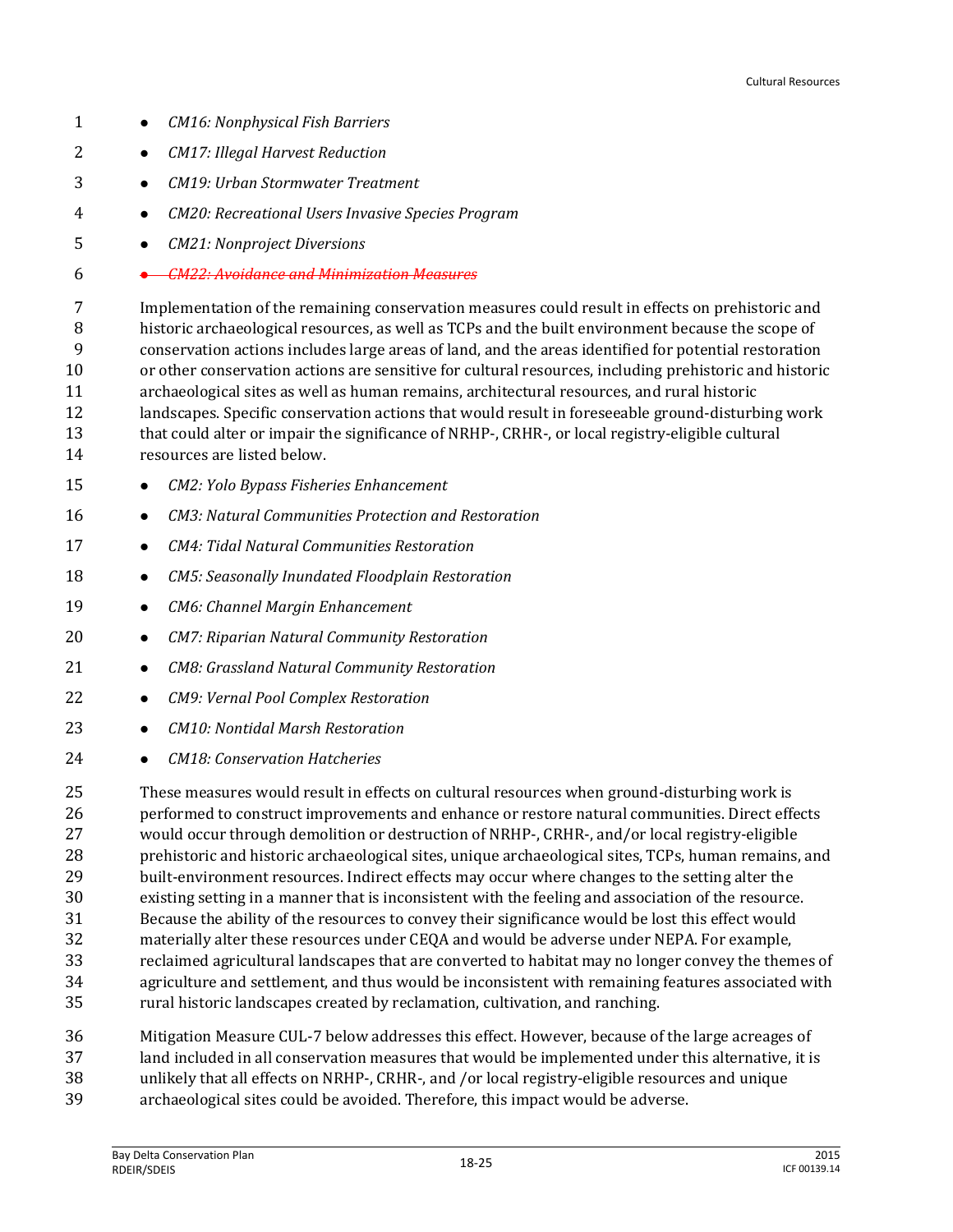*NEPA Effects***:** Implementation of conservation measures will result in ground disturbing work and introduction of new infrastructure to the Plan Area. These physical modifications may result in direct effects on NRHP and CRHR eligible resources. These changes may therefore reduce the integrity of these resources. For these reasons these effects would be adverse.

 *CEQA Conclusion***:** Construction and implementation of conservation measures would result in ground-disturbing work that could alter the significant characteristics of NRHP, CRHR, and/or local registry-eligible cultural resources, including prehistoric and historic archaeological sites, TCPs, and built-environment resources such as historic architectural structures and rural historic landscapes. The same construction may damage unique archaeological sites. This construction would likely result in materially adverse changes for the following reasons.

- Ground-disturbing construction in archaeological sites disrupts the spatial associations that contain data useful in research, thus diminishing or destroying the basis for the significance of the resource.
- 14 Ground-disturbing construction may either directly demolish or indirectly affect the setting of built-environment resources, resulting in an inability of the resource to convey its significance.
- **•** Ground-disturbing construction may either directly demolish or change the setting of TCPs resulting in an inability of the resource to convey its significance.
- 18 Ground-disturbing construction may inadvertently disturb human remains.

 The alteration of a resource that changes the characteristics that convey its significance is a material alteration under CEQA. The inadvertent disturbance of human remains is a significant impact under CEQA under the Appendix G checklist. Because this construction would materially alter these categories of resources and disturb human remains it would result in a significant impact. Mitigation is available to reduce these impacts by identifying and evaluating resources, avoiding resources where possible, and developing treatment where avoidance is not possible. In addition construction would be monitored. However, because of the acreage associated with the proposed restoration under conservation measures, as well as the multiple constraints associated with other environmental resources that require mitigation or avoidance, it is unlikely that all cultural resources could be avoided. Therefore, this impact remains significant and unavoidable.

#### **Mitigation Measure CUL-7: Conduct Cultural Resource Studies and Adopt Cultural Resource Mitigation Measures for Cultural Resource Impacts Associated with Implementation of Conservation Measures 2–22CM21–21**

- As part of the site-specific environmental review for all conservation measures other than *CM1 Water Facilities and Operation* that could involve adverse effects on cultural resources within the meaning of NEPA, or significant impacts on cultural resources within the meaning of CEQA, the BDCP proponents will conduct cultural resource studies and develop mitigation measures. The cultural resource studies will include the following steps.
- 37 
Record searches at the relevant information centers of the CHRIS to retrieve records of identified resources. Inventories will consist of surveys using both historical and map research as well as field-inspection. Evaluation will consist of assessment of identified resources to determine if they have both significance and integrity sufficient to qualify for the CRHR, and NRHP, as well as any relevant local registers.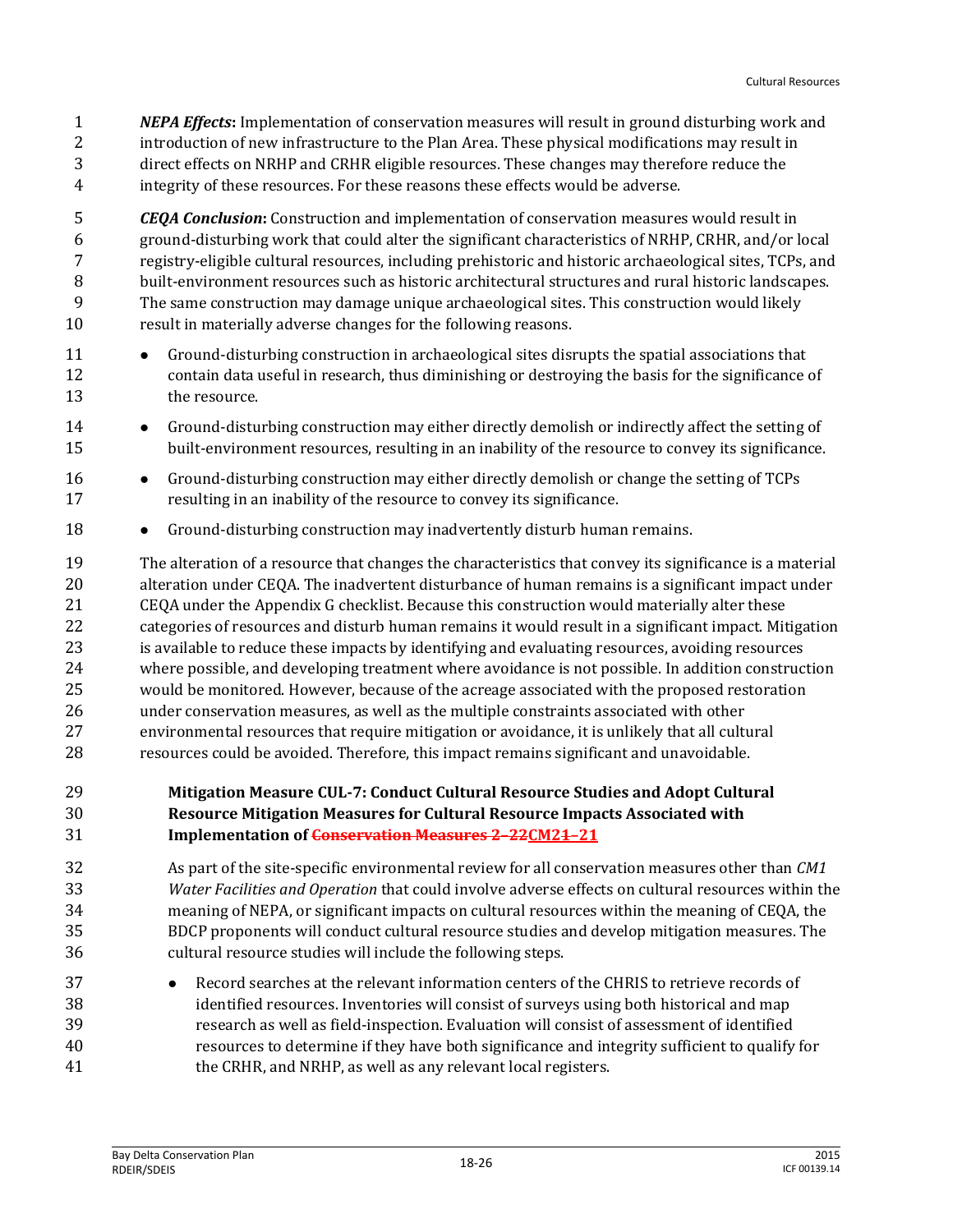| $\mathbf{1}$<br>$\overline{c}$     | Cultural resource inventories and evaluations that identify archaeological resources and<br>built-environment resources.                                                                                                                                                                                                                                                                                                                                                                                                                            |
|------------------------------------|-----------------------------------------------------------------------------------------------------------------------------------------------------------------------------------------------------------------------------------------------------------------------------------------------------------------------------------------------------------------------------------------------------------------------------------------------------------------------------------------------------------------------------------------------------|
| 3<br>$\overline{4}$<br>5<br>6<br>7 | Correspondence or discussion with the Native American contacts on file with the NAHC and<br>$\bullet$<br>relevant tribes from the list of relevant federally recognized tribes that qualify as Indian<br>tribes, as used in 36 CFR 800.16(m), maintained by the BIA, in order to identify resources<br>that may be known to the Native American community, and to incorporate their preferences<br>for treatment and management.                                                                                                                    |
| 8<br>9<br>10<br>11                 | Resource-specific evaluations that apply the criteria to determine if the identified resources<br>$\bullet$<br>qualify as historical resources (State CEQA Guidelines Section 15064.5[a]) or unique<br>archaeological resources under CEQA (California PRC Section 21083.2[g]), historic<br>properties (36 CFR 60.4), or are eligible for local registers.                                                                                                                                                                                          |
| 12<br>13<br>14<br>15               | Resource-specific treatment for historical resources, unique archaeological resources, and<br>$\bullet$<br>historic properties that would be materially impaired as defined in CEQA (State CEQA<br>Guidelines Section 15064.5[b][1]) or adversely affected, as defined in the Section 106<br>regulations (36 CFR 800.5[a][1]).                                                                                                                                                                                                                      |
| 16                                 | Treatment and mitigation will include the following elements and steps.                                                                                                                                                                                                                                                                                                                                                                                                                                                                             |
| 17<br>18<br>19                     | Treatment for archaeological resources qualifying as historical resources that are subject to<br>$\bullet$<br>significant effects will follow the order of preference described in State CEQA Guidelines<br>Section 15126.4[b][3].                                                                                                                                                                                                                                                                                                                  |
| 20<br>21                           | Treatment for unique archaeological resources subject to significant effects will conform to<br>$\bullet$<br>the mitigation prescribed under CEQA (California PRC Section 21083.2[b])                                                                                                                                                                                                                                                                                                                                                               |
| 22<br>23<br>24                     | Treatment for historic properties subject to adverse effects will seek to avoid or minimize<br>$\bullet$<br>the consequences of the BDCP that would diminish the characteristics that make the historic<br>property eligible for inclusion in the NRHP.                                                                                                                                                                                                                                                                                             |
| 25<br>26<br>27<br>28               | Treatment plans or mitigation measures in environmental documents will include<br>$\bullet$<br>monitoring and discovery plans that provide for observation of construction to avoid<br>inadvertent effects on previously unidentified human remains and cultural resources, to the<br>extent feasible.                                                                                                                                                                                                                                              |
| 29<br>30<br>31<br>32               | Treatment plans or mitigation measures in environmental documents will also include the<br>٠<br>notification and consultation provisions required for discoveries of human remains<br>provided in California Health and Safety Code Section 7050.5 and California PRC Section<br>5097.98.                                                                                                                                                                                                                                                           |
| 33<br>34<br>35<br>36<br>37<br>38   | If Native American human remains are discovered on federal land, work in the immediate<br>$\bullet$<br>vicinity will cease and DWR will contact the relevant representative of the federal agency<br>where the remains were discovered, as prescribed in 25 USC Section 3002(d) (NAGPRA).<br>After notification from the relevant agency representative and treatment of the remains as<br>required under NAGPRA, work may continue. Disposition of the remains will follow the<br>ownership priority described in NAGPRA (25 USC Section 3002[a]). |
| 39<br>40<br>41                     | For federal agency undertakings, management will be coordinated through a PA and<br>memoranda of agreement, as described above in 18.2.1.3, Section 106 Compliance for the<br>BDCP.                                                                                                                                                                                                                                                                                                                                                                 |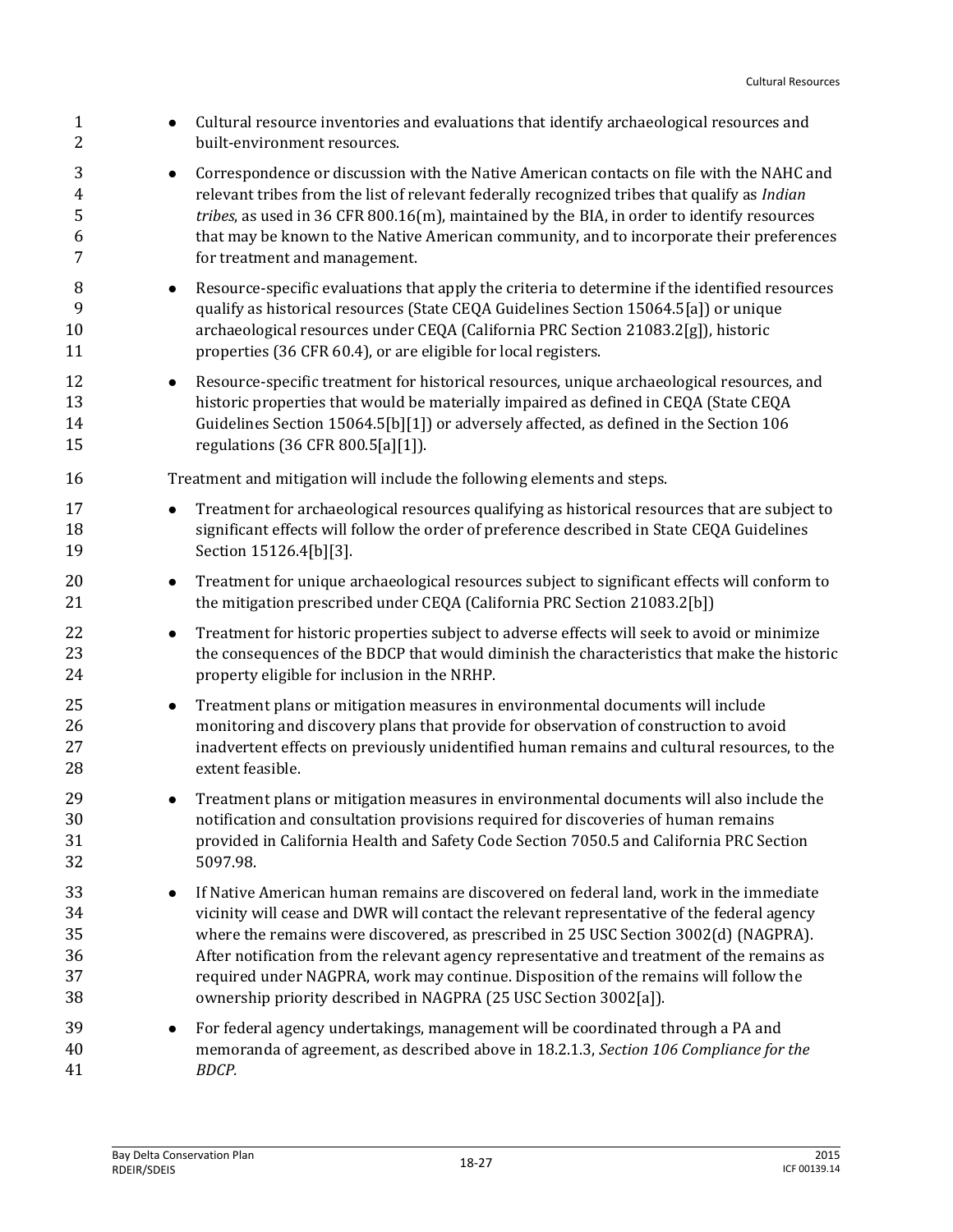The Bureau of Reclamation, U.S. Fish and Wildlife Service, National Marine Fisheries Service, and 2 the U.S. Army Corps of Engineers are entering into a Programmatic Agreement with the California State Historic Preservation Officer for the implementation of NHPA Section 106 for their undertakings associated with the BDCP. The effects of Federal undertakings (actions) on historic properties (eligible for or listed on the National Register of Historic Places) will be taken into account through the implementation of this programmatic agreement.

#### **Impact CUL-8: Compatibility of the Proposed Water Conveyance Facilities and Other Conservation Measures with Plans and Policies**

9 Constructing the proposed water conveyance facilities (CM1) and implementing CM2–CM22CM21 could result in the potential for incompatibilities with plans and policies adopted to protect the cultural resources of the Delta. A number of plans and policies that coincide with the study area provide guidance for protection of cultural resources as overviewed in Section 18.2.3, *Regional and Local Plans, Policies, and Regulations*. This overview of plan and policy compatibility evaluates whether Alternative 4 is compatible or incompatible with these policies, rather than whether impacts are adverse or not adverse or significant or less than significant. The physical and indirect effects of the alternatives on cultural resources are address in Impacts CUL-1 through CUL-7, as described for each alternative. The following comparison analyzes the compatibility of the BDCP with the cultural resource preservation plans and policies of the cities and counties in the region that have adopted such policies. In general, these policies fall into two categories; policies that emphasize preservation *or* mitigation for effects on significant cultural resources, and policies that specifically emphasize or favor preservation as the preferred management method. For policies that emphasize preservation or mitigation the BDCP will be compatible with these policies because significant cultural resources will be avoided where feasible, and mitigation will be implemented to reduce effects where avoidance and preservation is not feasible. For policies that emphasize preservation the BDCP is incompatible in some instances because multiple constraints governing the location of proposed facilities makes preservation of all significant cultural resources unlikely.

- **•** The Alameda County East Area Plan requires that Alameda County design development to avoid cultural resources that contribute to the heritage of the County, or in the alternative to include mitigation to offset impacts to those resources (Alameda County 2000:36). Because the BDCP includes mitigation measures requiring identification of cultural resources, evaluation for the CRHR and NRHP, and mitigation to reduce unavoidable effects, the BDCP would be compatible with this policy.
- **•** The Contra Costa County General Plan encourages identification and preservation of important cultural resources, preferably in public ownership. While other general plans and policies typically encourage preservation or mitigation, the Contra Costa County General Plan emphasizes preservation (Contra Costa County 2005: 9-11). While the BDCP will require identification, evaluation, and mitigation to the extent feasible, the preservation of all affected cultural resources is infeasible because conflicting constraints such as the location of other significant environmental resources make such avoidance unlikely in every instance. For this reason, the BDCP is not compatible with the Contra Costa County General Plan.
- 41 San Joaquin County has adopted cultural resource protection policies as part of their general plan (San Joaquin County 1992:VI-37). These policies require identification of cultural resources prior to construction where feasible, and assessment of resources identified during construction so that appropriate mitigation may be implemented. The BDCP would be compatible with these policies because cultural resource inventories are in progress for the BDCP, and this section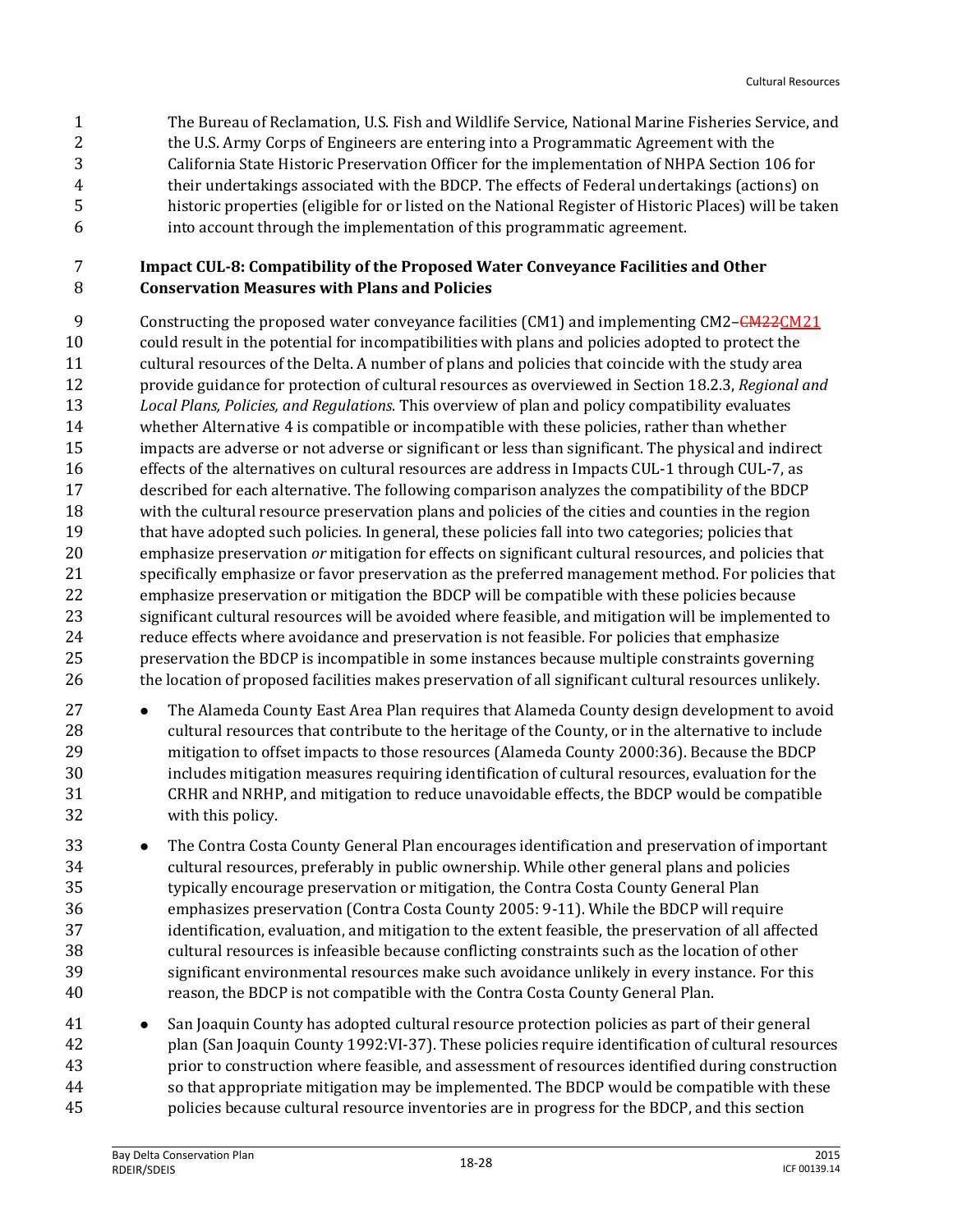identifies mitigation measures and consultation that will be conducted to manage effects on cultural resources.

- **•** The Sacramento County General Plan includes policies encouraging preservation of important buildings, bridges, and other important structures (Sacramento County 2011:80). The General Plan requires that projects involving structures or districts of architectural importance are referred to the Cultural Resources Committee of the County to recommend appropriate mitigation. The BDCP would be potentially incompatible with these policies because the scale of the project and the constraints associated with mitigation and avoidance for other resources makes protection and avoidance of all significant architectural resources unlikely.
- **•** The Solano County General Plan encourages identification and preservation of important archaeological and built-environment resources (Solano County 2008:RS-43). The BDCP would be potentially incompatible with these policies because the scale of the project and the constraints associated with mitigation and avoidance for other resources makes protection and avoidance of all significant architectural resources unlikely.
- **•** The Yolo County General Plan requires identification of important cultural resources, consultation with Native Americans that attach significance to these resources, and avoidance or mitigation for important cultural resources affected by development (County of Yolo 2009a:CO- 55 to CO-56). The General Plan also requires that permitted land uses in the Primary Zone of the Delta are consistent with the policies of the Land Use and Resource Management Plan of the Delta Protection Commission, but these policies do not have specific provisions for cultural resources. The BDCP would be compatible with these policies because cultural resource inventories are in progress for the BDCP, and this section identifies mitigation measures and consultation that will be conducted to manage effects on cultural resources.
- **•** The Yolo County General Plan also encourages the preservation and protection of cultural resources where feasible and consultation with Native American tribes (County of Yolo 2009a:CO-55). The plan specifically encourages identification efforts, avoidance and mitigation 27 to the maximum extent feasible, and consultation with tribes that attach significance to those resources. Because the BDCP includes mitigation measures requiring identification of cultural resources, evaluation for the CRHR and NRHP, consultation with Native American individuals and organizations, and mitigation to reduce unavoidable effects, the BDCP would be compatible with this policy.
- It should be noted that, as described in *Land Use*, Section 13.2.3, state and federal agencies are not subject to local land use regulations. Furthermore, policy incompatibility, by itself is not a physical impact on the environment.
- *NEPA Effects*: Because federal agencies are not regulated by local land use policy, the BDCP alternatives would not result in a conflict with local land use laws.
- *CEQA Conclusion:* The Plan Area is governed by cultural resource management policies adopted by the various counties with jurisdiction in this region. For policies that emphasize preservation or mitigation the BDCP will be compatible with these policies because DWR and appropriate federal agencies will implement cultural resource management practices that will identify significant resources, preserve such resources where feasible, and complete mitigation to reduce significant effects where preservation is not feasible. For policies that emphasize preservation the BDCP is incompatible in some instances because multiple constraints governing the location of proposed facilities makes preservation of all significant cultural resources unlikely. It should be noted that, as